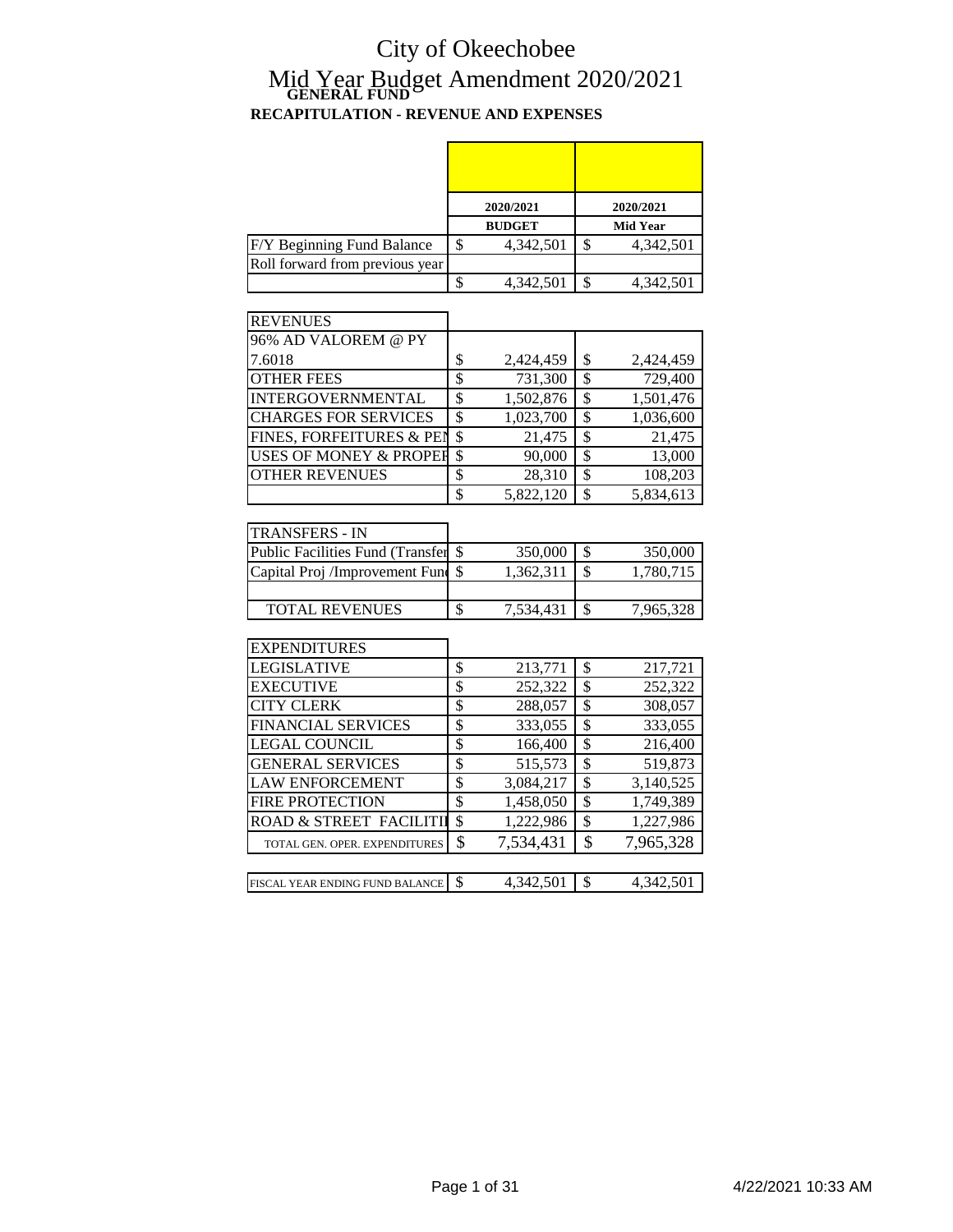# THIS PAGE INTENTIONALLY LEFT BLANK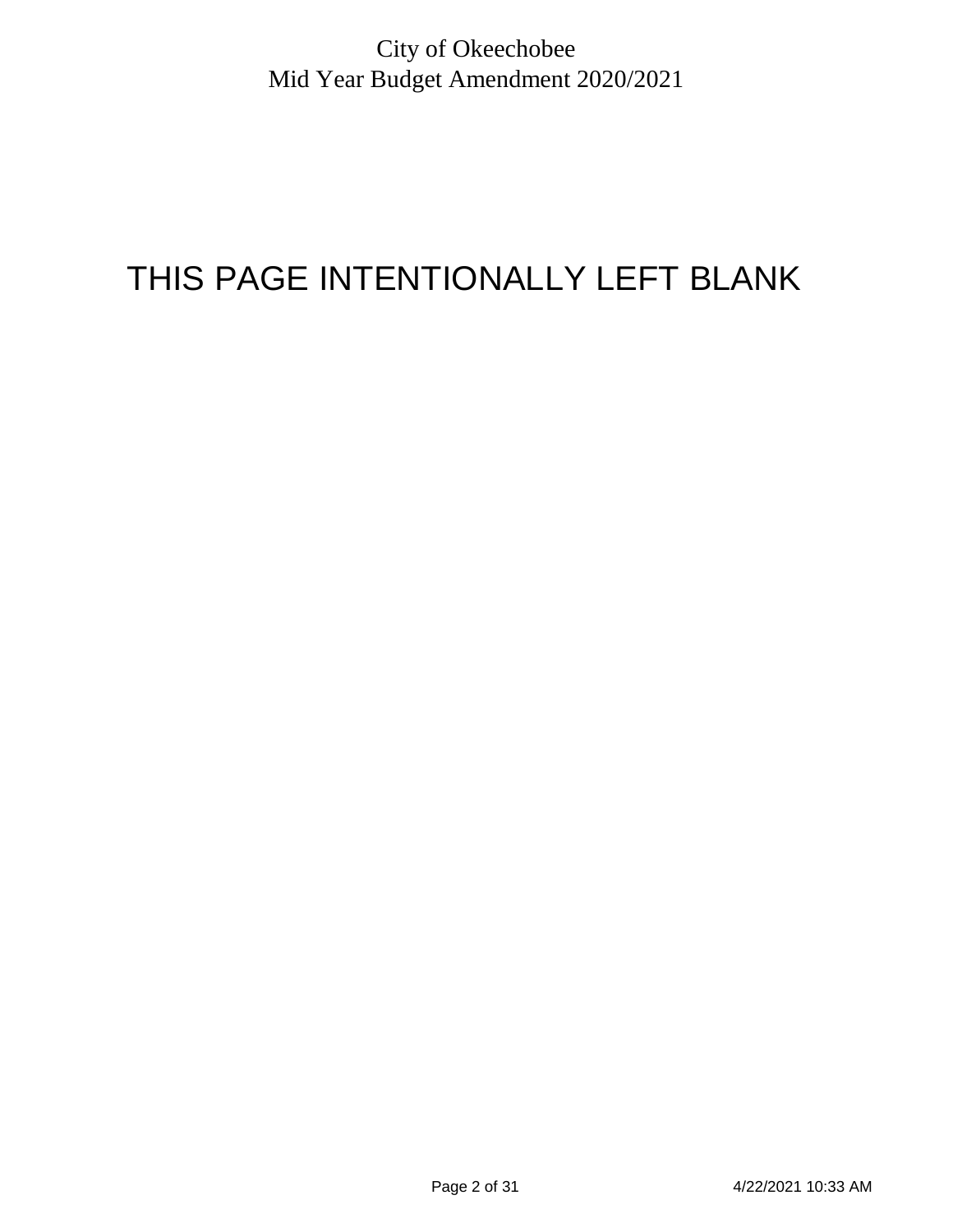### City of Okeechobee Mid Year Budget Amendment 2020/2021 **GENERAL FUND**

#### **RECAPITULATION - REVENUE AND EXPENSES**

|                                 | 2020/2021     | 2020/2021       |
|---------------------------------|---------------|-----------------|
|                                 | <b>BUDGET</b> | <b>Mid Year</b> |
| <b>FUND BALANCE</b>             | \$4,342,501   | \$4,342,501     |
| Roll Forward from previous year |               |                 |
|                                 | 4,342,501     | 4,342,501       |

#### **REVENUES**

| <b>TAXES:</b> |                            |                           |           |
|---------------|----------------------------|---------------------------|-----------|
| $1311 - 1000$ | 96% AD VALOREM @ PY 7.6018 | $$2,424,459$ $$2,424,459$ |           |
|               | <b>TOTAL</b>               | 2,424,459                 | 2,424,459 |

| <b>OTHER FEES:</b> |                                      |               |    |         |
|--------------------|--------------------------------------|---------------|----|---------|
| 312-5100           | Fire Insurance Premium               | \$<br>45,800  | \$ | 45,800  |
| 312-5200           | Casualty Insurance Prem Tax (Police) | \$<br>62,000  | S  | 62,000  |
| 314-1000           | Utility Tax-Electric                 | \$<br>500,000 | \$ | 500,000 |
| 314-4000           | Utility Tax/Natural Gas              | \$<br>20,500  | \$ | 20,500  |
| 314-8000           | Utility Tax/Propane                  | \$<br>29,000  | \$ | 24,000  |
| 316-0000           | Prof & Business Tax Receipt          | \$<br>73,000  | \$ | 73,000  |
| 319-0000           | Public Service Fee                   | \$<br>1,000   | \$ | 4,100   |
|                    | <b>TOTAL</b>                         | \$<br>731,300 | \$ | 729,400 |

### **INTERGOVERNMENTAL REVENUES:**

| 335-1210 | <b>SRS</b> Cigarette Tax          | \$<br>205,106   | -S | 205,106   |
|----------|-----------------------------------|-----------------|----|-----------|
| 335-1400 | Mobile Home Licenses              | \$<br>12,000    | \$ | 11,000    |
| 335-1500 | Alcoholic Beverage Licenses       | \$<br>5,300     | \$ | 5,300     |
| 335-1800 | 1/2 Cent Sales Tax                | \$<br>309,600   | \$ | 309,600   |
| 312-6000 | 1 Cent Sales Surtax               | \$<br>663,625   | S  | 663,625   |
| 315.0000 | <b>Communications Service Tax</b> | \$<br>204,445   | \$ | 204,445   |
| 335-2300 | <b>Firefighters Supplement</b>    | \$<br>1,200     | \$ | 800       |
| 337-2000 | Public Safety - SRO OCSB          | \$<br>96,400    | \$ | 96,400    |
| 338-2000 | <b>County Business Licenses</b>   | \$<br>5,200     | \$ | 5,200     |
|          | <b>TOTAL</b>                      | \$<br>1,502,876 | \$ | 1,501,476 |

#### **CHARGES FOR CURRENT SERVICES**

| 322-0000 |                                   | \$<br>80,000    | \$<br>80,000    |
|----------|-----------------------------------|-----------------|-----------------|
|          | Building & Inspections Fees       |                 |                 |
| 322-1000 | Exception & Zoning Fees           | \$<br>2,000     | \$<br>11,000    |
| 323-1000 | Franchise-Electric                | \$<br>350,000   | \$<br>350,000   |
| 323-4000 | Franchise-Natural Gas             | \$<br>10.500    | \$<br>10,500    |
| 323-7000 | Franchise-Solid Waste             | \$<br>110,000   | \$<br>110,000   |
| 329-0000 | <b>Plan Review Fees</b>           | \$<br>2,000     | \$<br>5,900     |
| 341-2000 | Alley/Street Closing Fees         | \$<br>٠         | \$              |
| 341-3000 | Map Sales                         | \$<br>٠         | \$              |
| 341-4000 | Photocopies                       |                 |                 |
| 342-1000 | Public Safety - SRO OCA           | \$<br>76,700    | \$<br>76,700    |
| 343-4010 | Solid Waste Collection Fees-Resd. | \$<br>392,500   | \$<br>392,500   |
|          | <b>TOTAL</b>                      | \$<br>1.023.700 | \$<br>1.036.600 |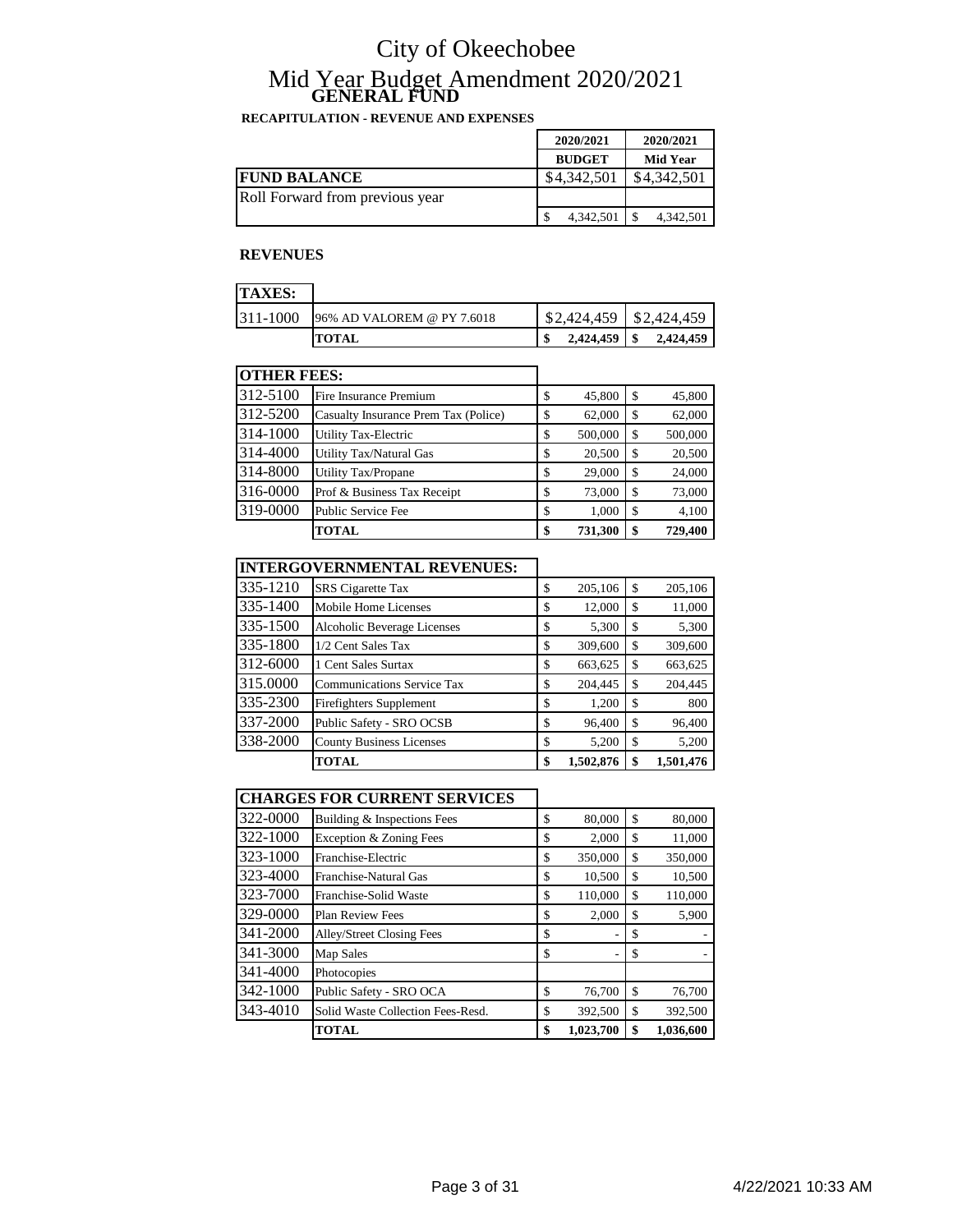### City of Okeechobee Mid Year Budget Amendment 2020/2021 **GENERAL FUND**

**RECAPITULATION - REVENUE AND EXPENSES**

| 2020/2021 | 2020/2021 |
|-----------|-----------|
| BUDGET    | Viid Year |

|          | <b>FINES, FORFEITURES &amp; PENALTIES:</b> |              |    |        |
|----------|--------------------------------------------|--------------|----|--------|
| 351-1000 | <b>Court Fines</b>                         | \$<br>13,900 | \$ | 13,900 |
| 351-2000 | Radio Comm. Fee                            | \$<br>5,000  | S  | 5,000  |
| 351-3000 | Law Enforcement Education                  | \$<br>1,500  | S  | 1,500  |
| 351-4000 | <b>Investigation Cost Reimbursement</b>    | \$<br>925    | S  | 925    |
| 351-5000 | <b>Unclaimed Evidence</b>                  |              |    |        |
| 354-1000 | <b>Ordinance Violation Fines</b>           | \$<br>150    | S  | 150    |
|          | TOTAL                                      | \$<br>21,475 |    | 21,475 |

|          | <b>IUSES OF MONEY &amp; PROPERTY:</b> |        |              |
|----------|---------------------------------------|--------|--------------|
| 361-1000 | Interest Earnings                     | 90,000 | 13,000       |
| 361.3000 | <b>Investment Earnings</b>            |        |              |
| 364-1000 | <b>Surplus City Property</b>          |        |              |
|          | TOTAL                                 | 90.000 | \$<br>13,000 |

|          | <b>OTHER REVENUES:</b>              |              |               |
|----------|-------------------------------------|--------------|---------------|
| 334-2000 | <b>Public Safety Grant</b>          | \$           | \$            |
| 334.5000 | Special Purpose Grant (CARES)       |              | \$<br>66,203  |
| 343-9000 | DOT Hwy Maint.Landscape/Mowing      | \$<br>7,210  | \$<br>7,210   |
| 343-9100 | DOT Master Traffic Signals Maint.   | \$<br>17,500 | \$<br>17,500  |
| 343-9200 | DOT Maint. Lights & Lights Contract |              |               |
| 366-1000 | <b>Other Revenues</b>               |              |               |
| 369-1000 | Miscellaneous                       | \$<br>1,200  | \$<br>1,200   |
| 369-4000 | Code Enforcement Fine               | \$<br>500    | \$<br>14,190  |
| 369-5000 | <b>Police Accident Reports</b>      | \$<br>1,900  | \$<br>1,900   |
| 383-0000 | Capital Lease Proceeds              |              |               |
|          | <b>TOTAL</b>                        | 28.310       | \$<br>108.203 |

|          | OTHER REVENUES AND TRANSFER IN                   |           |           |
|----------|--------------------------------------------------|-----------|-----------|
|          |                                                  |           |           |
|          | Capital Project Improvements (Transfer-In)       | 1,362,311 | 1,780,715 |
|          | CDBG Fund (Transfer-In)                          |           |           |
| 381-1000 | Public Facilities Improvement (Transfer-In)   \$ | 350,000   | 350,000   |
|          | <b>TOTAL</b>                                     | 1,712,311 | 2,130,715 |

| <b>TOTAL REVENUE &amp; OTHER FUNDING SOURCES</b> $\begin{bmatrix} 8 & 7.534.431 \end{bmatrix}$ \\ \$ 7.965.328 |  |  |  |  |
|----------------------------------------------------------------------------------------------------------------|--|--|--|--|
|----------------------------------------------------------------------------------------------------------------|--|--|--|--|

#### **OPERATING TRANSFERS - OUT**

Due From CDBG Capital Project Building & Improvements Capital Project Vehicles TRANSFERS OUT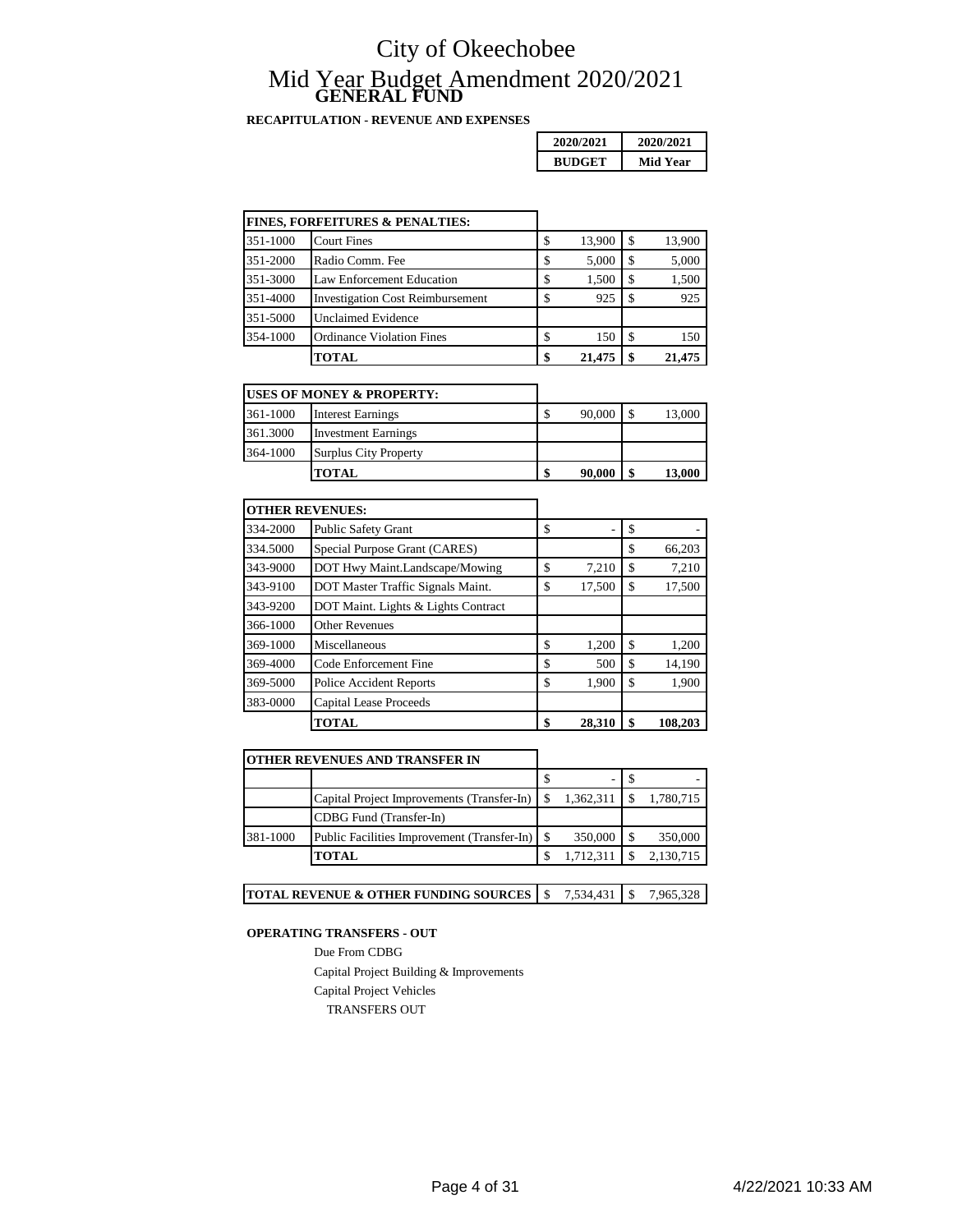#### **DEPARTMENT: LEGISLATIVE (0511)**

|      |                               |   | 2020/2021     |    | 2020/2021       |
|------|-------------------------------|---|---------------|----|-----------------|
|      |                               |   | <b>Budget</b> |    | <b>Mid Year</b> |
| 1100 | <b>EXECUTIVE SALARIES</b>     |   | 46,100        | \$ | 46,100          |
| 1510 | LONGEVITY/SERVICE INCENTIVE   |   |               |    |                 |
| 2100 | <b>FICA</b>                   |   | 3,600         | S. | 3,600           |
| 2200 | <b>RETIREMENT</b>             |   | 4,600         | S  | 4,600           |
| 2300 | LIFE AND HEALTH INSURANCE     | S | 37.280        | \$ | 37,280          |
| 2400 | <b>WORKERS COMPENSATION</b>   |   | 394           | \$ | 394             |
|      | <b>TOTAL PERSONNEL COSTS:</b> | Ф | 91.974        | \$ | 91.974          |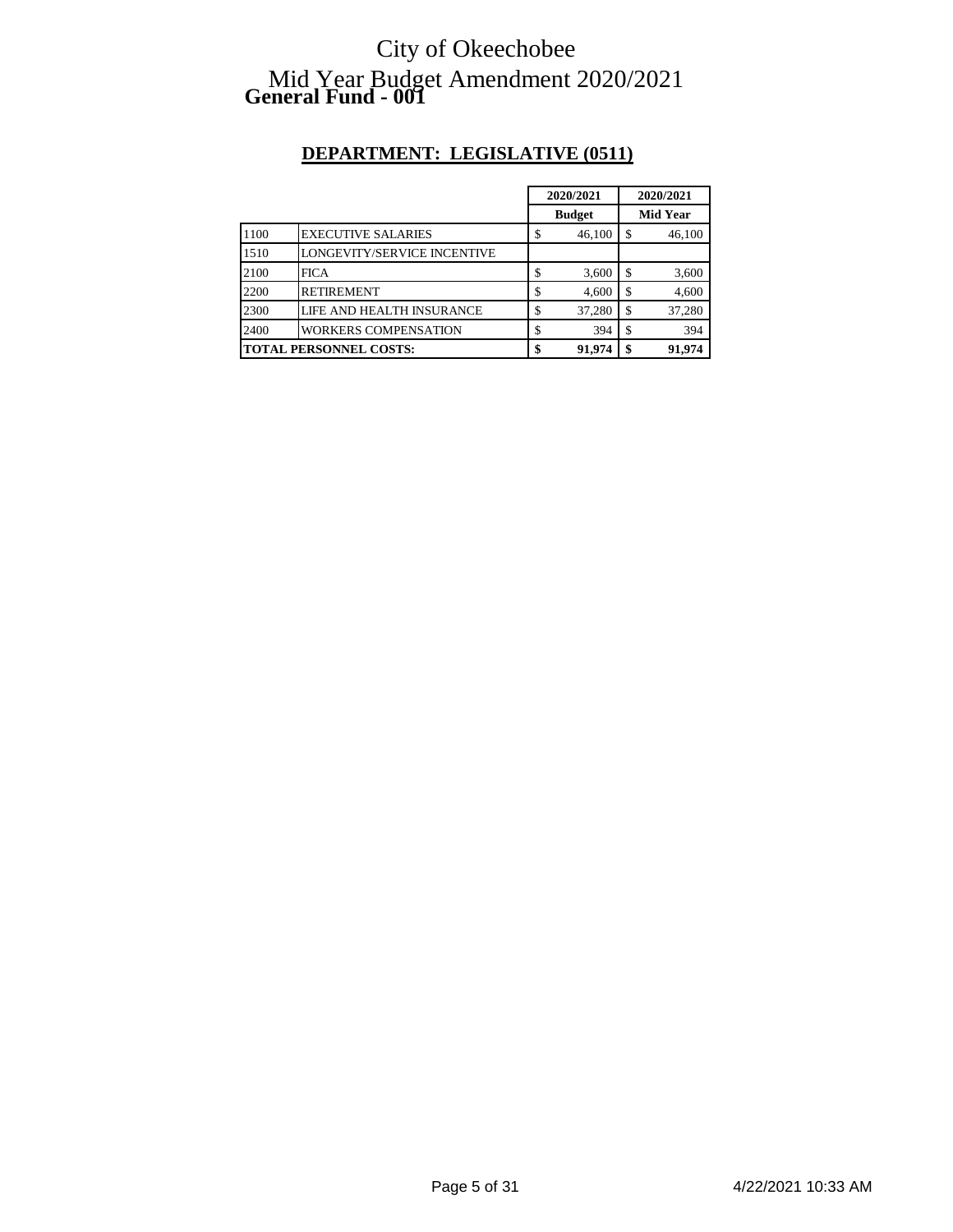#### **DEPARTMENT: LEGISLATIVE (0511)**

|          | <b>OPERATIONS &amp; SUPPLIES</b>         | 2020/2021 |               | 2020/2021 |                 |
|----------|------------------------------------------|-----------|---------------|-----------|-----------------|
|          |                                          |           | <b>Budget</b> |           | <b>Mid Year</b> |
| 3100     | PROFESSIONAL SERVICES                    |           |               |           |                 |
| 3400     | OTHER CONTRACT SERVICES                  | \$        | 58,000        | \$        | 59,750          |
| 4000     | TRAVEL AND PER DIEM                      | \$        | 4,000         | \$        | 4,000           |
| 4100     | COMM. & FREIGHT                          | \$        | 3,200         | \$        | 3,200           |
| 4500     | <b>INSURANCE</b>                         | \$        | 4,597         | \$        | 4,597           |
| 4609     | <b>REPAIR &amp; MAINTENANCE</b>          | \$        | 2,800         | \$        | 5,000           |
| 4901     | <b>EDUCATION</b>                         | \$        | 2,000         | \$        | 2,000           |
| 4909     | <b>MISCELLANEOUS</b>                     | \$        | 2,000         | \$        | 2,000           |
| 5400     | BOOKS, PUBLICATIONS, ETC                 | \$        | 1,200         | \$        | 1,200           |
| 8100     | <b>SHARED SER/EDUCATION FOUN.</b>        | \$        | 4,000         | \$        | 4.000           |
| 8200     | AID TO PRIVATE ORGANIZATIONS             |           |               |           |                 |
| 8202     | LOCAL COMMUNITY REQUEST                  | \$        | 40,000        | \$        | 40,000          |
| 559-8300 | <b>COMPETETIVE FL PARTNERSHIP GRAN</b>   | \$        |               | \$        |                 |
|          | <b>TOTAL SUPPLIES AND OTHER SERVICES</b> | \$        | 121,797       | \$        | 125,747         |
|          |                                          |           |               |           |                 |
|          | <b>GRAND TOTAL FOR DEPARTMENT</b>        | \$        | 213,771       | \$        | 217,721         |

3400 MacVicar Consulting , Mar-Sept Added \$1,750

4609 Added Emails for Charter Review and Flagler Committees, \$2200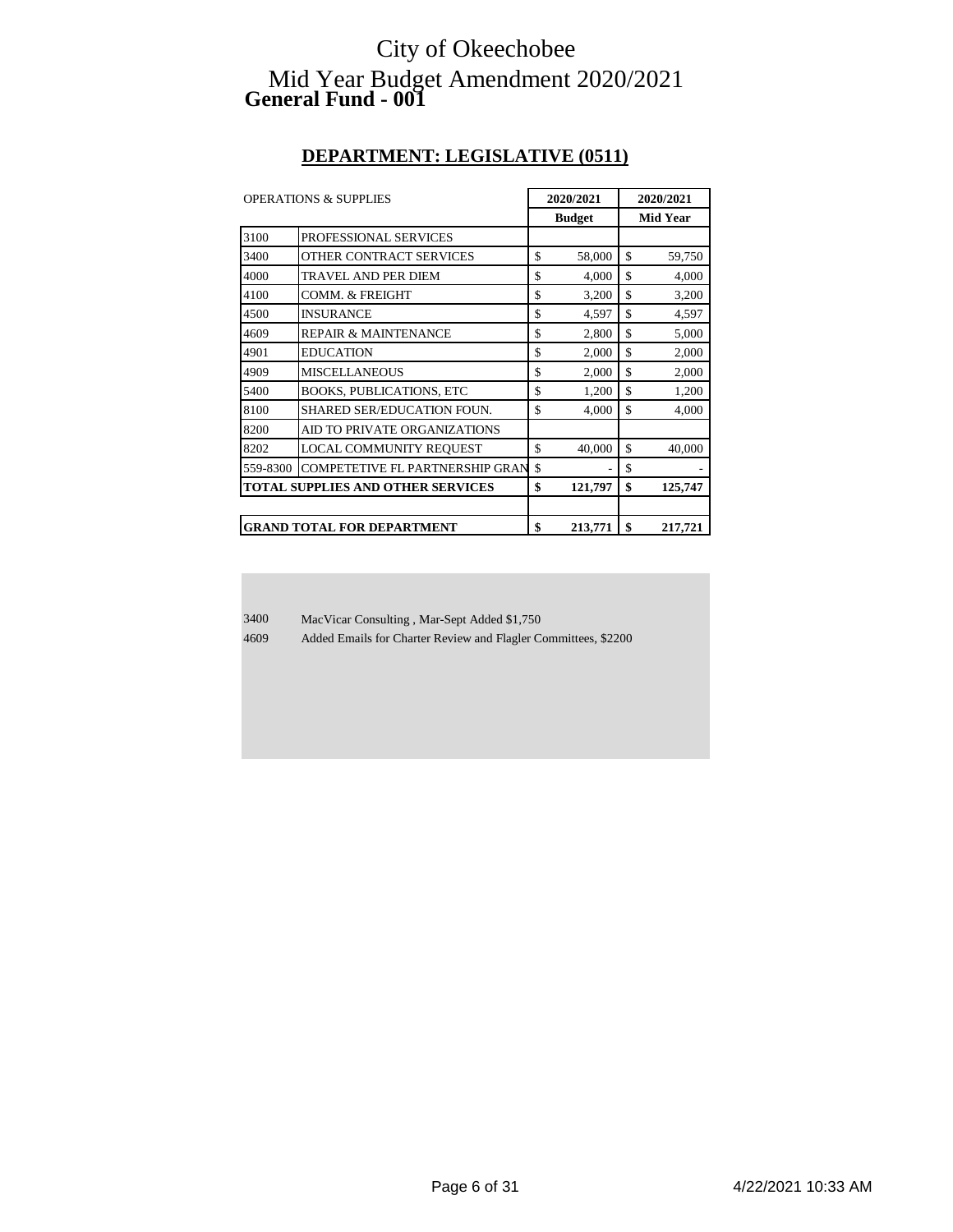### **DEPARTMENT: EXECUTIVE (0512)**

|      | PERSONNEL COST:               | 2020/2021     |     | 2020/2021       |
|------|-------------------------------|---------------|-----|-----------------|
|      |                               | <b>BUDGET</b> |     | <b>Mid Year</b> |
| 1100 | <b>EXECUTIVE SALARIES</b>     | \$<br>117,500 | \$. | 117,500         |
| 1200 | <b>REGULAR SALARIES</b>       | \$<br>48,900  | \$  | 48,900          |
| 1510 | LONGEVITY/SERVICE INCENTIVE   | \$<br>250     | S   | 250             |
| 2100 | <b>FICA</b>                   | \$<br>12,850  | \$  | 12,850          |
| 2200 | <b>RETIREMENT</b>             | \$<br>15,600  | \$  | 15,600          |
| 2300 | LIFE AND HEALTH INSURANCE     | \$<br>24,050  | \$  | 24,050          |
| 2400 | <b>WORKERS COMPENSATION</b>   | \$<br>1,046   | \$  | 1,046           |
|      | <b>TOTAL PERSONNEL COSTS:</b> | \$<br>220,196 | \$  | 220,196         |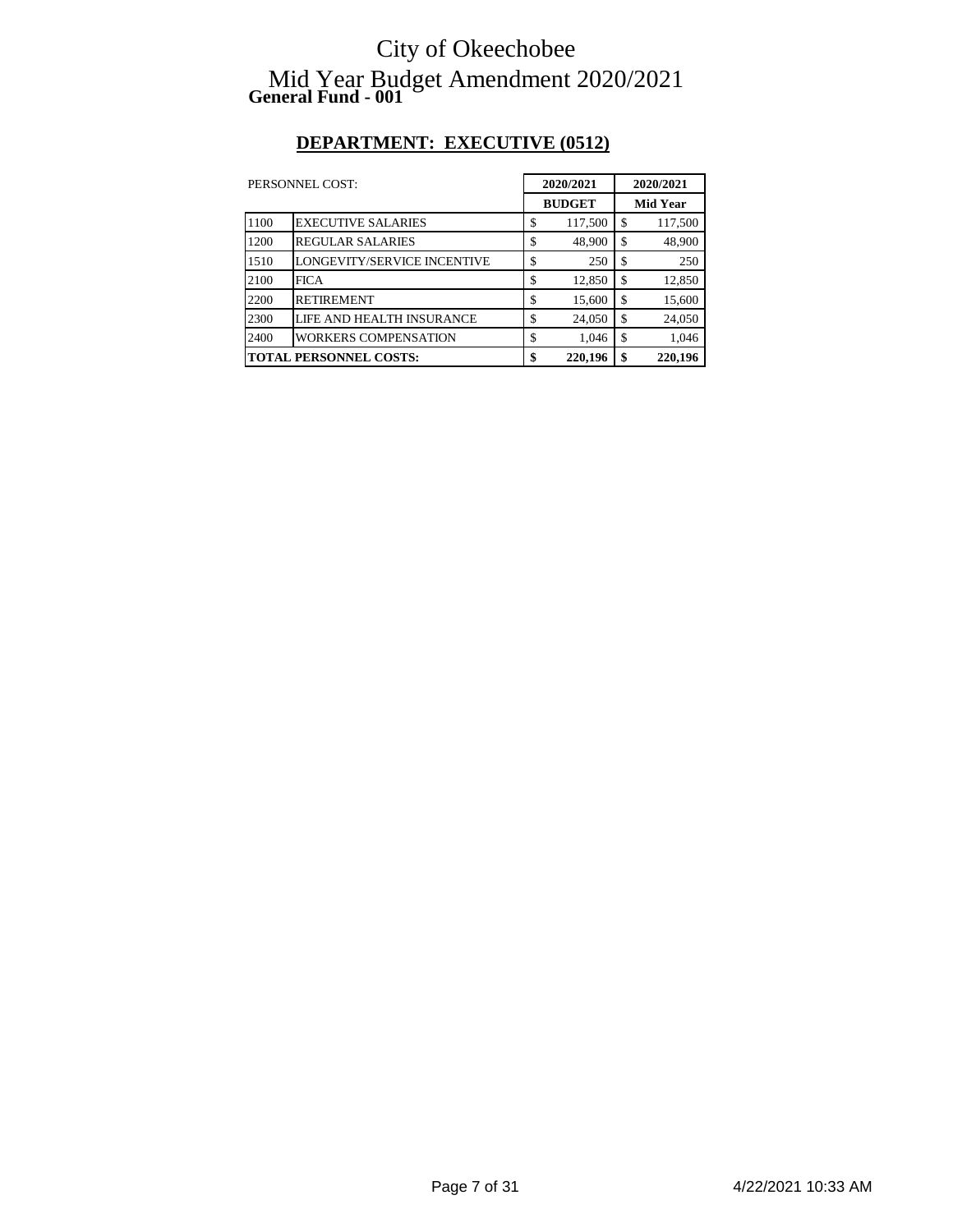|      | <b>SUPPLIES &amp; OTHER SERVICES</b>     | 2020/2021     | 2020/2021       |
|------|------------------------------------------|---------------|-----------------|
|      |                                          | <b>BUDGET</b> | <b>Mid Year</b> |
| 4000 | TRAVEL AND PER DIEM                      | \$<br>8,900   | \$<br>8,900     |
| 4100 | COMM. & FREIGHT                          | \$<br>4,000   | \$<br>4,000     |
| 4400 | <b>RENTALS &amp; LEASES</b>              | \$<br>4,100   | \$<br>4,100     |
| 4500 | <b>INSURANCE</b>                         | \$<br>2,551   | \$<br>2,551     |
| 4600 | <b>R&amp;M VEHICLES</b>                  | \$<br>1,700   | \$<br>1,700     |
| 4609 | <b>R&amp;M EOUIPMENT</b>                 | \$<br>1,800   | \$<br>1,800     |
| 4901 | <b>EDUCATION</b>                         | \$<br>2,200   | \$<br>2,200     |
| 4909 | <b>MISCELLANEOUS</b>                     | \$<br>500     | \$<br>500       |
| 5100 | <b>OFFICE SUPPLIES</b>                   | \$<br>800     | \$<br>800       |
| 5200 | <b>OPERATING SUPPLY</b>                  | \$<br>1,750   | \$<br>1,750     |
| 5201 | <b>FUEL AND OIL</b>                      | \$<br>2,525   | \$<br>2,525     |
| 5400 | <b>BOOKS, PUBLICATIONS, ETC</b>          | \$<br>1,300   | \$<br>1,300     |
| 6400 | EOUIPMENT (\$750 OR MORE)                |               |                 |
|      | <b>TOTAL SUPPLIES AND OTHER SERVICES</b> | \$<br>32,126  | \$<br>32,126    |

### **DEPARTMENT: EXECUTIVE (0512)**

| <b>GRAND TOTAL FOR DEPARTMENT</b> | $252.322 \text{ }$ S | 252,322 |
|-----------------------------------|----------------------|---------|
|                                   |                      |         |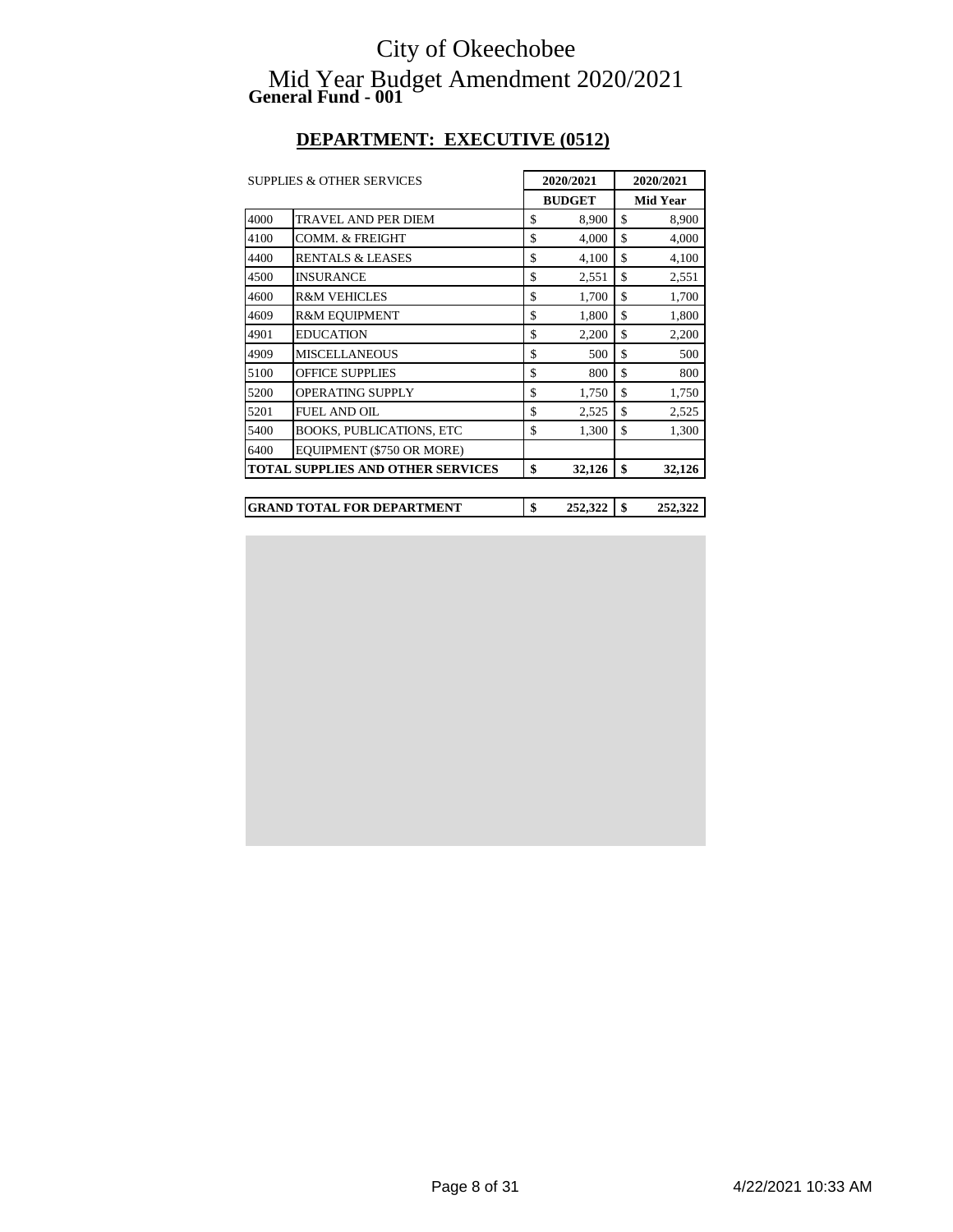### **DEPARTMENT: CLERK OFFICE (2512)**

|      | PERSONNEL COST:               |    | 2020/2021     |    | 2020/2021 |  |                 |  |
|------|-------------------------------|----|---------------|----|-----------|--|-----------------|--|
|      |                               |    | <b>BUDGET</b> |    |           |  | <b>Mid Year</b> |  |
| 1100 | <b>EXECUTIVE SALARIES</b>     | \$ | 70,350        | \$ | 70,350    |  |                 |  |
| 1200 | <b>REGULAR SALARIES</b>       | \$ | 70,500        | \$ | 70,500    |  |                 |  |
| 1300 | <b>OTHER SALARIES</b>         | \$ |               | \$ |           |  |                 |  |
| 1400 | <b>OVERTIME</b>               | \$ | 850           | \$ | 850       |  |                 |  |
| 1510 | LONGEVITY/SERVICE INCENTIVE   | \$ |               | \$ |           |  |                 |  |
| 2100 | <b>FICA</b>                   | \$ | 10,900        | \$ | 10,900    |  |                 |  |
| 2200 | <b>RETIREMENT</b>             | \$ | 13,200        | \$ | 13,200    |  |                 |  |
| 2300 | LIFE AND HEALTH INSURANCE     | \$ | 36,850        | \$ | 36,850    |  |                 |  |
| 2400 | <b>WORKERS COMPENSATION</b>   | \$ | 1,012         | \$ | 1,012     |  |                 |  |
|      | <b>TOTAL PERSONNEL COSTS:</b> | \$ | 203,662       | \$ | 203,662   |  |                 |  |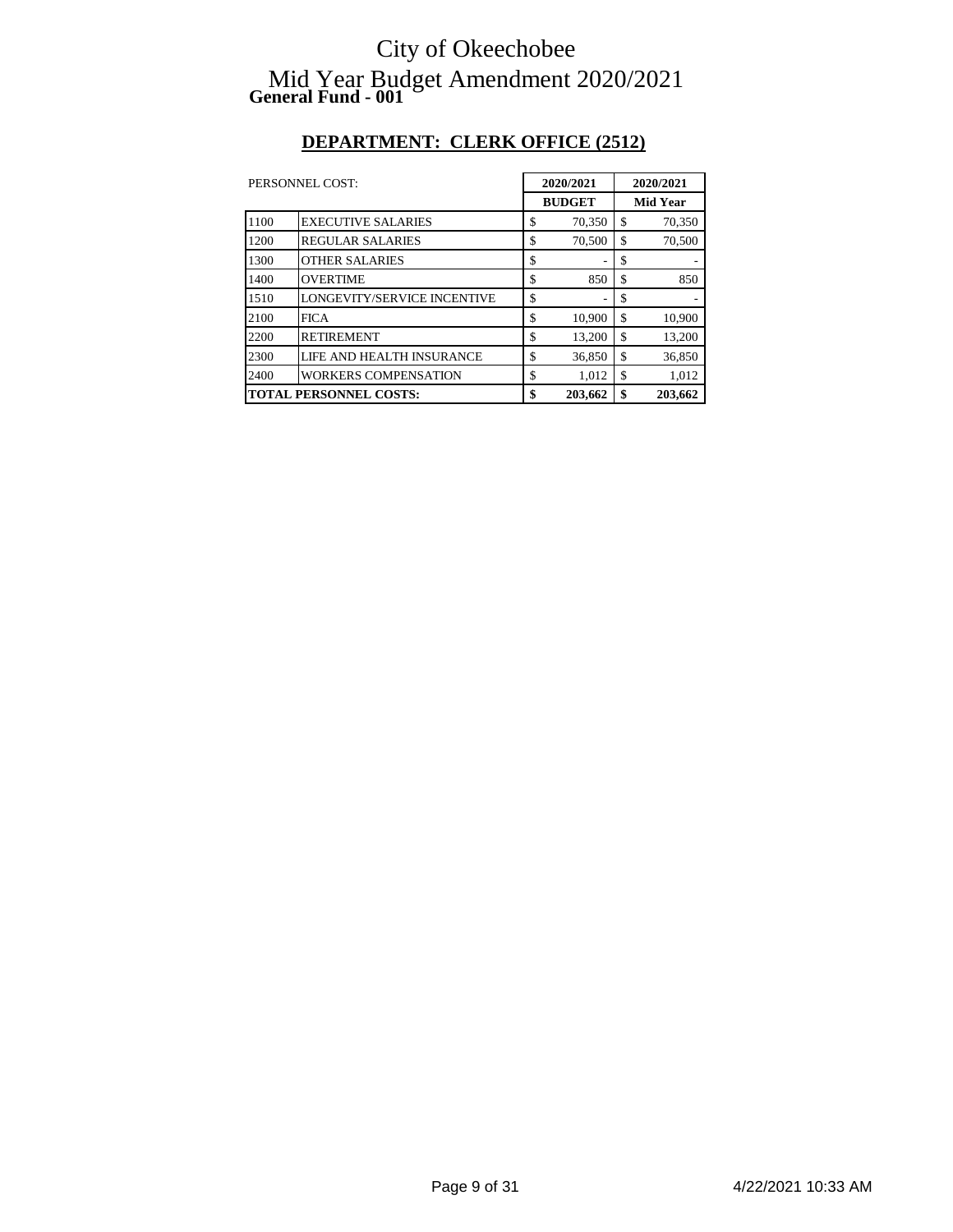|      | <b>SUPPLIES &amp; OTHER SERVICES</b>     | 2020/2021     | 2020/2021       |
|------|------------------------------------------|---------------|-----------------|
|      |                                          | <b>BUDGET</b> | <b>Mid Year</b> |
| 3103 | <b>MUNICIPAL CODE</b>                    | \$<br>4.000   | \$<br>4,000     |
| 3400 | OTHER CONTRACTUAL SERVICES               | \$<br>19,800  | \$<br>19,800    |
| 4000 | TRAVEL AND PER DIEM                      | \$<br>3,500   | \$<br>3,500     |
| 4100 | COMM. & FREIGHT                          | \$<br>3,425   | \$<br>3,425     |
| 4500 | <b>INSURANCE</b>                         | \$<br>13,770  | \$<br>13,770    |
| 4609 | R&M EQUIPMENT                            | \$<br>9,800   | \$<br>9,800     |
| 4900 | ADVERTISING/OTHER CHARGES                | \$<br>18,000  | \$<br>18,000    |
| 4901 | <b>EDUCATION</b>                         | \$<br>2,400   | \$<br>2,400     |
| 4909 | MISCELLANEOUS/ELECTION                   | \$<br>4,500   | \$<br>24,500    |
| 5100 | <b>OFFICE SUPPLIES</b>                   | \$<br>2,500   | \$<br>2,500     |
| 5400 | BOOKS, PUBLICATIONS, ETC                 | \$<br>2,700   | \$<br>2,700     |
| 6400 | EOUIPMENT (\$750 OR MORE)                |               |                 |
|      | <b>TOTAL SUPPLIES AND OTHER SERVICES</b> | \$<br>84,395  | \$<br>104,395   |
|      |                                          |               |                 |
|      | <b>GRAND TOTAL FOR DEPARTMENT</b>        | \$<br>288,057 | \$<br>308,057   |

#### **DEPARTMENT: CLERK OFFICE (2512)**

4909 Special Election, Added \$20,000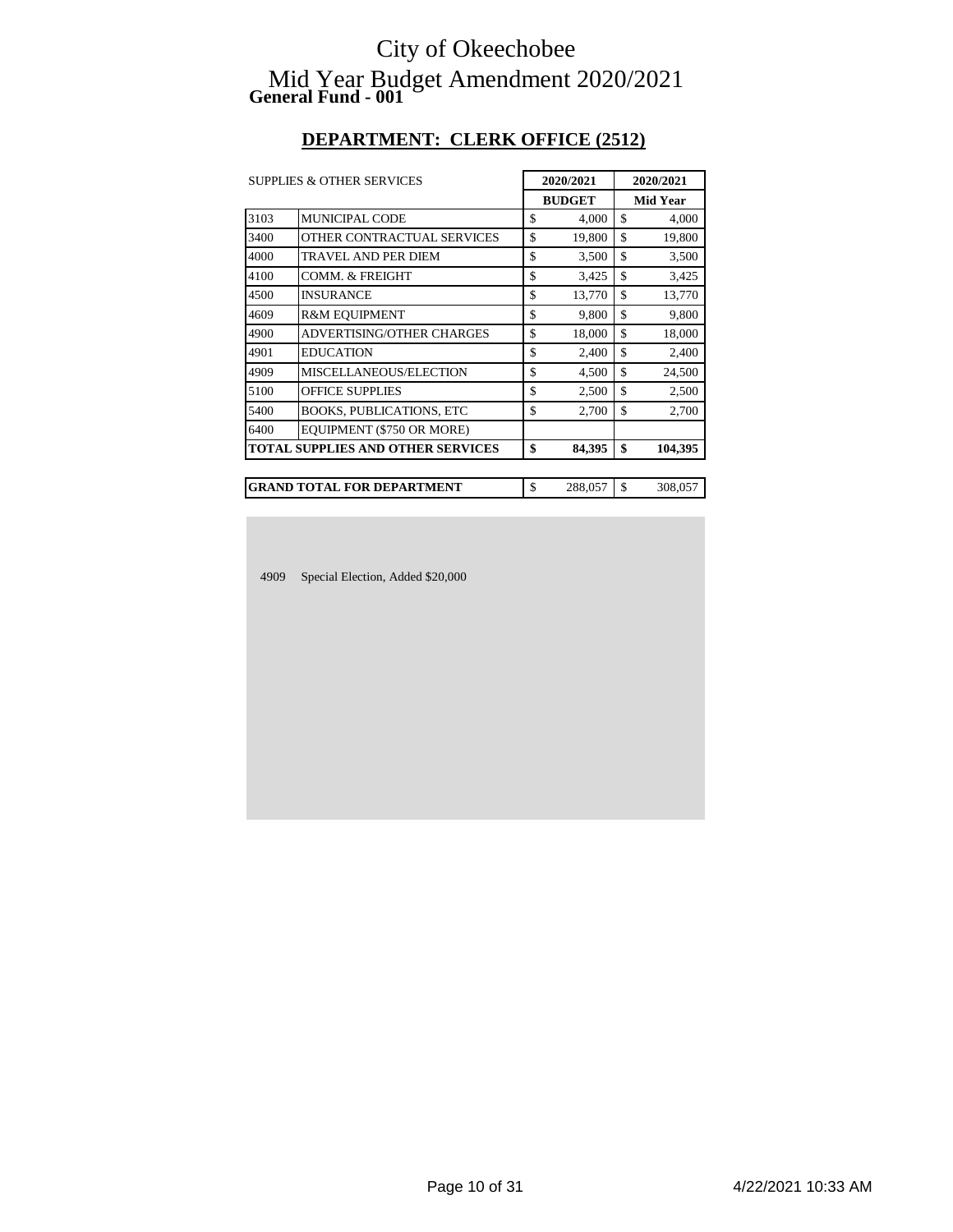#### **DEPARTMENT: LEGAL SERVICES (0514)**

|      | <b>SUPPLIES &amp; OTHER SERVICES</b>     | 2020/2021 |               | 2020/2021 |                 |
|------|------------------------------------------|-----------|---------------|-----------|-----------------|
|      |                                          |           | <b>BUDGET</b> |           | <b>Mid Year</b> |
| 2300 | <b>HEALTH INSURANCE</b>                  | \$        |               | \$        |                 |
| 3100 | PROFESSIONAL SERVICES                    | \$        | 112,800       | \$        | 162,800         |
| 3300 | <b>LEGAL COST</b>                        | \$        | 50,500        | \$        | 50,500          |
| 4000 | <b>TRAVEL AND PER DIEM</b>               | \$        | 1.000         | \$        | 1,000           |
| 4100 | COMM. AND FREIGHT SERVICES               | \$        | 500           | \$        | 500             |
| 4609 | <b>R&amp;M EOUIPMENT</b>                 | \$        | 800           | \$        | 800             |
| 4901 | <b>EDUCATION</b>                         | \$        | 500           | \$        | 500             |
| 5100 | <b>OFFICE SUPPLIES</b>                   | \$        | 300           | \$        | 300             |
| 5400 | MEMBERSHIP & SUBSCRIPTIONS               | \$        | ٠             | \$        |                 |
|      | <b>TOTAL SUPPLIES AND OTHER SERVICES</b> | \$        | 166,400       | \$        | 216,400         |
|      |                                          |           |               |           |                 |
|      | <b>GRAND TOTAL FOR DEPARTMENT</b>        | \$        | 166,400       | \$        | 216,400         |

**3100 Added \$25,000 Legal services for Code Enforcement Added another \$25,000 for Legal services for Code Enforcement Total add'l \$50,000**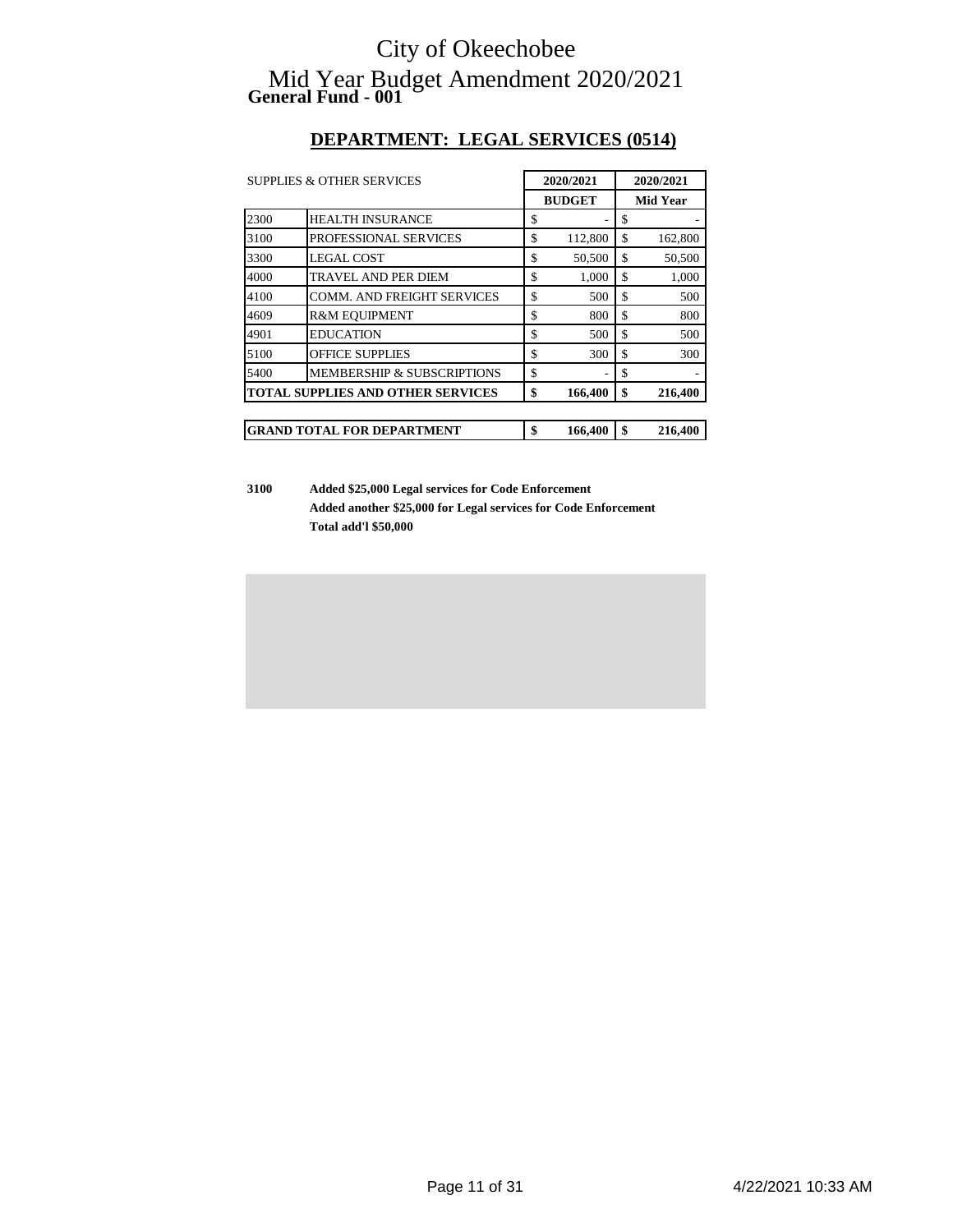#### **DEPARTMENT: FINANCE DEPARTMENT (05**

|      | PERSONNEL COST:               | 2020/2021     |    | 2020/2021       |
|------|-------------------------------|---------------|----|-----------------|
|      |                               | <b>BUDGET</b> |    | <b>Mid Year</b> |
| 1100 | <b>EXECUTIVE SALARIES</b>     | \$<br>66,500  | \$ | 66,500          |
| 1200 | <b>REGULAR SALARIES</b>       | \$<br>82,900  | \$ | 82,900          |
| 1510 | LONGEVITY/SERVICE INCENTIVE   | \$            | \$ |                 |
| 2100 | <b>FICA</b>                   | \$<br>11,550  | \$ | 11,550          |
| 2200 | <b>RETIREMENT</b>             | \$<br>14,100  | \$ | 14,100          |
| 2300 | LIFE AND HEALTH INSURANCE     | \$<br>37,725  | \$ | 37.725          |
| 2400 | <b>WORKERS COMPENSATION</b>   | \$<br>1,030   | \$ | 1.030           |
| 2500 | UNEMPLOYMENT TAXES            |               |    |                 |
|      | <b>TOTAL PERSONNEL COSTS:</b> | \$<br>213,805 | \$ | 213,805         |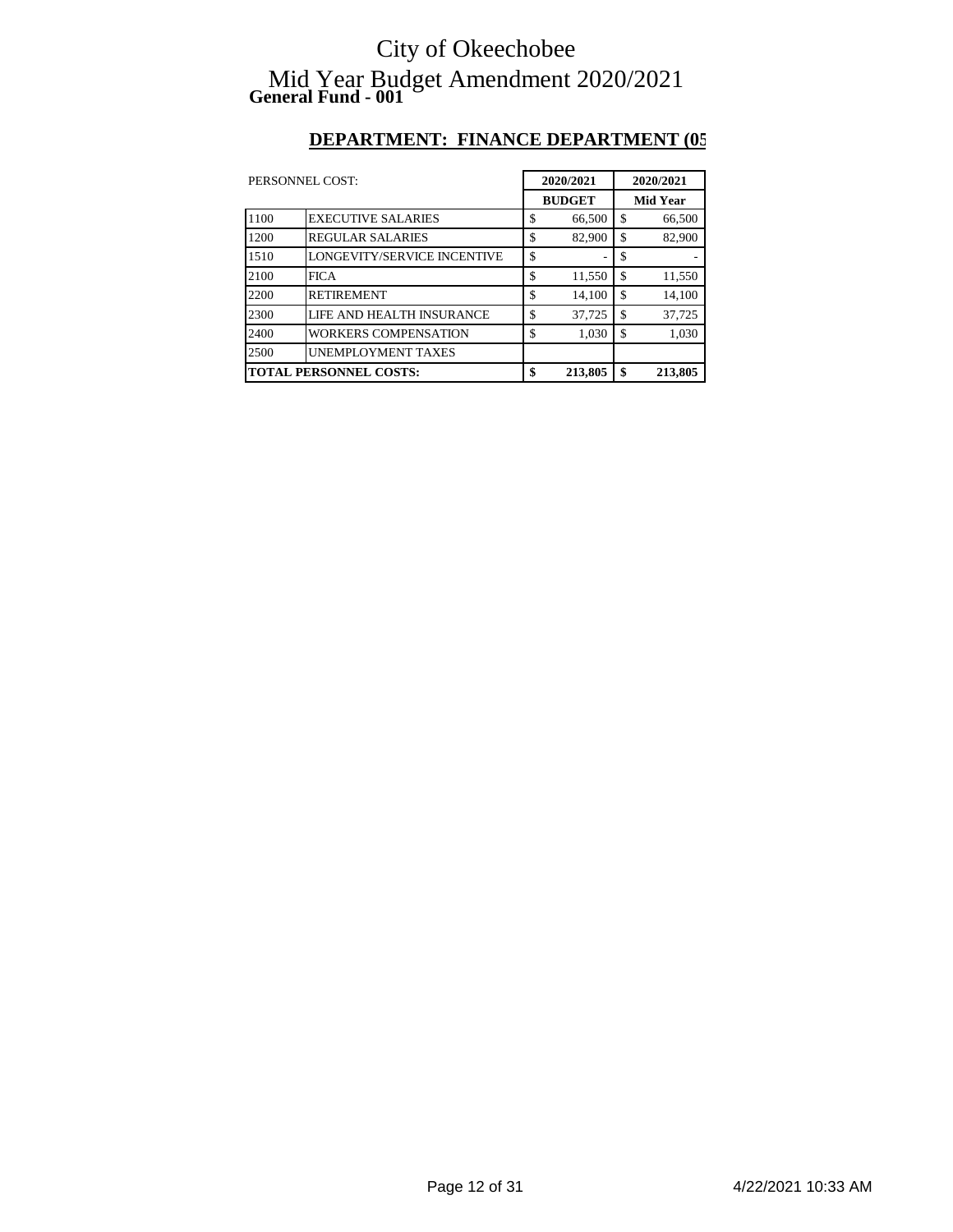#### **General Fund - 001**

|      |                                          |               | 2020/2021 | 2020/2021       |
|------|------------------------------------------|---------------|-----------|-----------------|
|      |                                          | <b>BUDGET</b> |           | <b>Mid Year</b> |
| 3200 | <b>ACCOUNTING &amp; AUDIT</b>            | \$            | 33,800    | \$<br>33,800    |
| 3400 | OTHER CONTRACTUAL SERVICES               | \$            | 37,600    | \$<br>37,600    |
| 4000 | TRAVEL AND PER DIEM                      | \$            | 2,000     | \$<br>2,000     |
| 4100 | <b>COMM. &amp; FREIGHT</b>               | \$            | 3,580     | \$<br>3,580     |
| 4500 | <b>INSURANCE</b>                         | \$            | 9,220     | \$<br>9,220     |
| 4609 | <b>R&amp;M EOUIPMENT</b>                 | \$            | 14,200    | \$<br>14,200    |
| 4901 | <b>EDUCATION</b>                         | \$            | 1,250     | \$<br>1,250     |
| 4909 | <b>MISCELLANEOUS</b>                     | \$            | 500       | \$<br>500       |
| 5100 | <b>OFFICE SUPPLIES</b>                   | \$            | 1,200     | \$<br>1,200     |
| 5200 | <b>OPERATING SUPPLY</b>                  | \$            | 15,650    | \$<br>15,650    |
| 5400 | <b>BOOKS, PUBLICATIONS, ETC</b>          | \$            | 250       | \$<br>250       |
| 6400 | EQUIPMENT (\$750 OR MORE)                |               |           |                 |
|      | <b>TOTAL SUPPLIES AND OTHER SERVICES</b> | \$            | 119,250   | \$<br>119,250   |
|      |                                          |               |           |                 |
|      | <b>TOTAL COST:</b>                       | \$            | 333,055   | \$<br>333,055   |

#### **DEPARTMENT: FINANCE DEPARTMENT (0513)**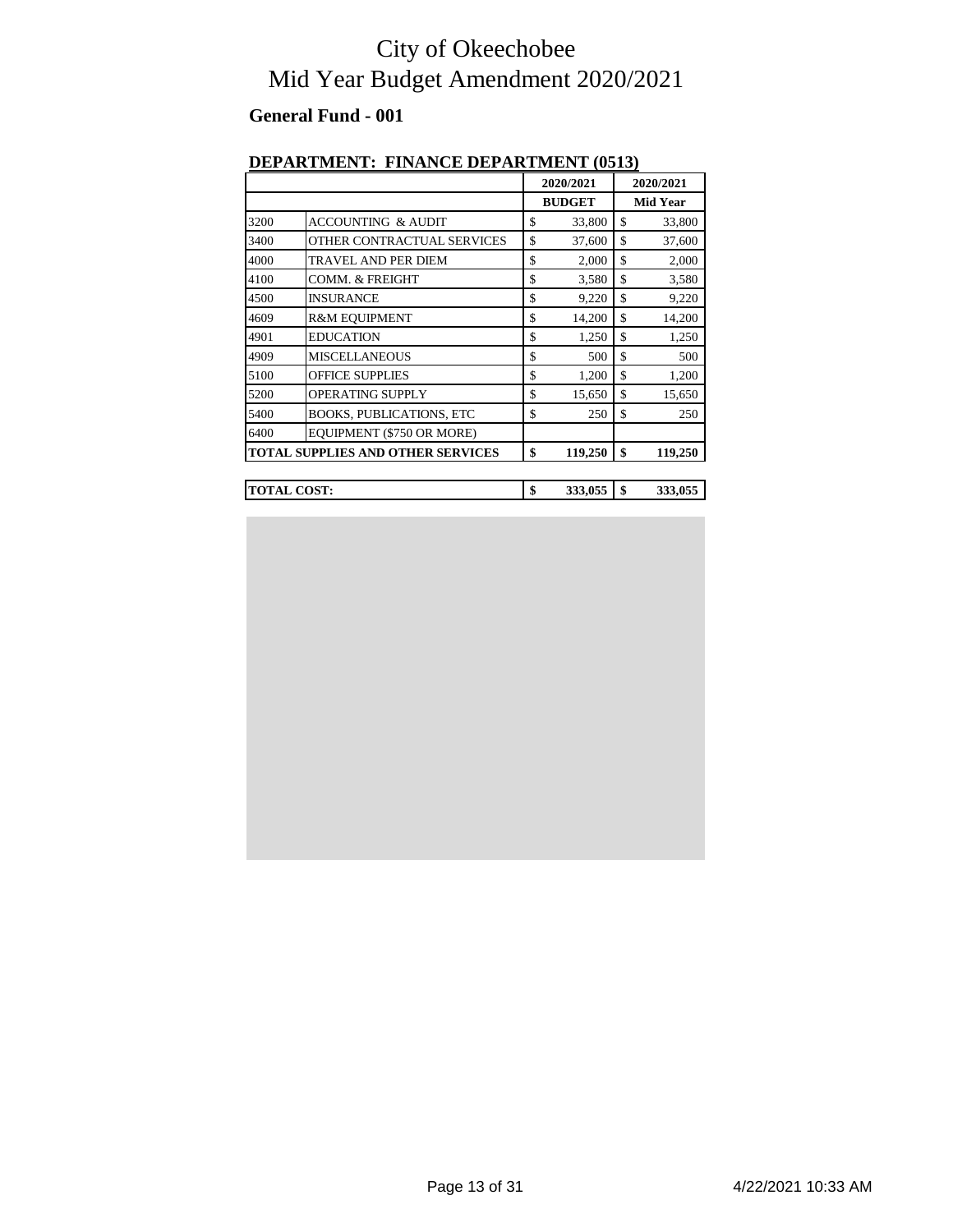#### **DEPARTMENT: GENERAL SERVICES (0519)**

|      | PERSONNEL COST:               | 2020/2021<br><b>BUDGET</b> |         | 2020/2021 |                 |
|------|-------------------------------|----------------------------|---------|-----------|-----------------|
|      |                               |                            |         |           | <b>Mid Year</b> |
| 1200 | <b>REGULAR SALARIES</b>       | \$                         | 111,700 | \$        | 111,700         |
| 1300 | <b>OTHER SALARY</b>           |                            |         |           |                 |
| 1400 | <b>OVERTIME</b>               | \$                         | 850     | \$        | 850             |
| 1510 | LONGEVITY/SERVICE INCENTIVE   |                            |         |           |                 |
| 2100 | <b>FICA</b>                   | \$                         | 8,770   | \$        | 8,770           |
| 2200 | <b>RETIREMENT</b>             | \$                         | 10,600  | \$        | 10,600          |
| 2300 | LIFE AND HEALTH INSURANCE     | \$                         | 35,500  | \$        | 35,500          |
| 2400 | <b>WORKERS COMPENSATION</b>   | \$                         | 835     | \$        | 835             |
|      | <b>TOTAL PERSONNEL COSTS:</b> | \$                         | 168,255 | \$        | 168,255         |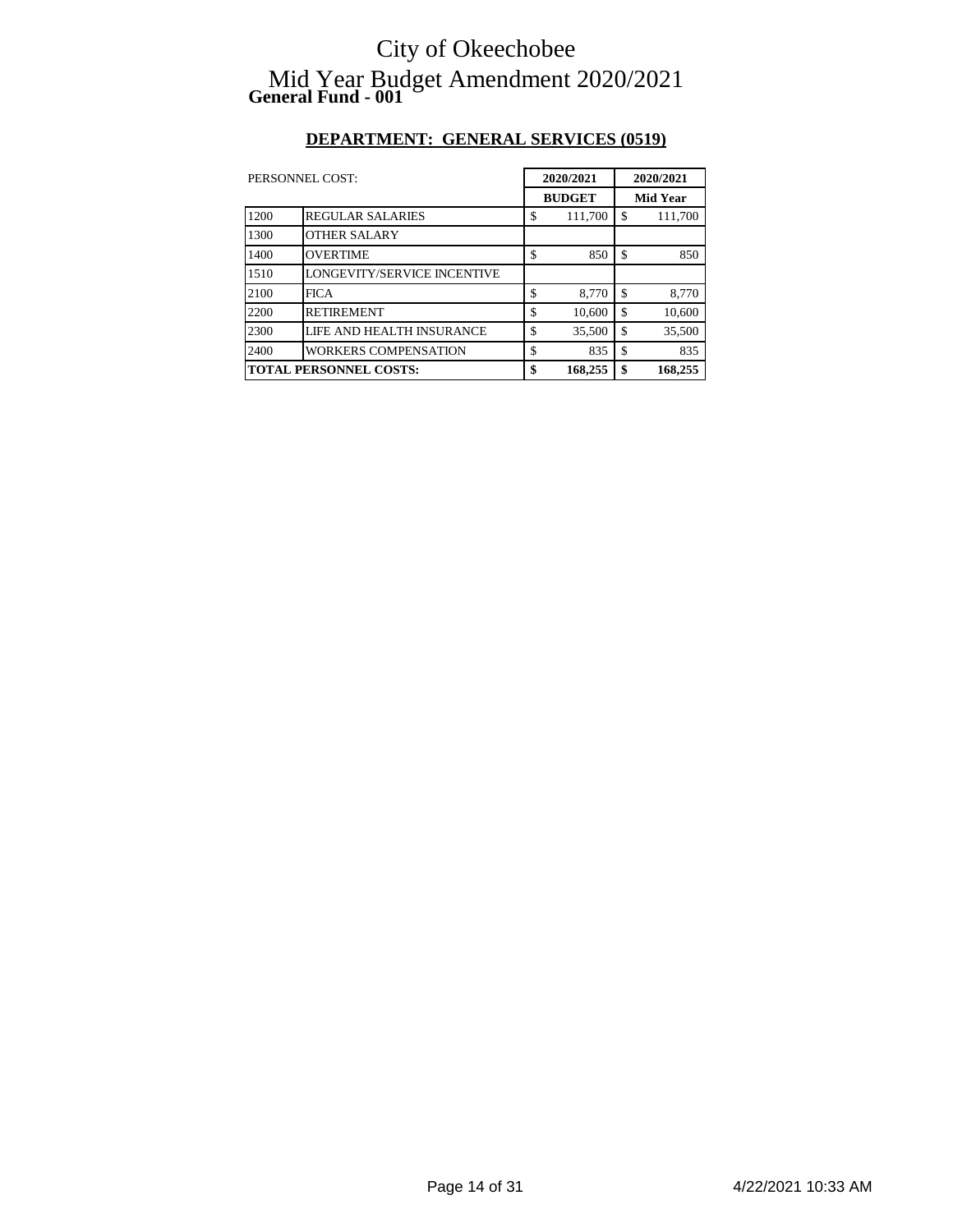#### **DEPARTMENT: GENERAL SERVICES (0519)**

| <b>SUPPLIES &amp; OTHER SERVICES</b> |                                          |               | 2020/2021 | 2020/2021 |                 |  |
|--------------------------------------|------------------------------------------|---------------|-----------|-----------|-----------------|--|
|                                      |                                          | <b>BUDGET</b> |           |           | <b>Mid Year</b> |  |
| 3100                                 | PROFESSIONAL SERVICES                    | \$            | 131,200   | \$        | 131,200         |  |
| 3400                                 | OTHER CONTRACTUAL SERVICES               | \$            | 105,536   | \$        | 105,536         |  |
| 3401                                 | PUBLIC MEETING CONTRACT COST             | \$            | 21,500    | \$        | 25,800          |  |
| 4000                                 | TRAVEL AND PER DIEM                      | \$            | 4,960     | \$        | 4,960           |  |
| 4100                                 | COMM. & FREIGHT                          | \$            | 3,790     | \$        | 3,790           |  |
| 4300                                 | <b>UTILITIES</b>                         | \$            | 9,100     | \$        | 9,100           |  |
| 4400                                 | RENTALS AND LEASES                       | \$            | 3,694     | \$        | 3,694           |  |
| 4500                                 | <b>INSURANCE</b>                         | \$            | 25,200    | \$        | 25,200          |  |
| 4600                                 | <b>R&amp;M VEHICLES</b>                  | \$            | 3,000     | \$        | 3,000           |  |
| 4609                                 | R&M BUILDING & EQUIPMENT                 | \$            | 27,373    | \$        | 27,373          |  |
| 4901                                 | <b>EDUCATION</b>                         | \$            | 1,000     | \$        | 1,000           |  |
| 4909                                 | <b>MISCELLANEOUS</b>                     | \$            | 1,000     | \$        | 1,000           |  |
| 5100                                 | <b>OFFICE SUPPLIES</b>                   | \$            | 2,900     | \$        | 2,900           |  |
| 5200                                 | <b>OPERATING SUPPLY</b>                  | \$            | 1,600     | \$        | 1,600           |  |
| 5201                                 | FUEL AND OIL                             | \$            | 365       | \$        | 365             |  |
| 5204                                 | <b>POSTAGE &amp; SUPPLIES</b>            | \$            | 5,000     | \$        | 5,000           |  |
| 5400                                 | <b>BOOKS, PUBLICATIONS, ETC</b>          | \$            | 100       | \$        | 100             |  |
| 6400                                 | EQUIPMENT (\$750 OR MORE)                |               |           |           |                 |  |
|                                      | <b>TOTAL SUPPLIES AND OTHER SERVICES</b> |               | 347,318   | \$        | 351,618         |  |
|                                      | \$                                       |               |           |           |                 |  |
|                                      | <b>GRAND TOTAL FOR DEPARTMENT</b>        | \$            | 515,573   |           | 519,873         |  |

Addintional cost for Escribe, \$4267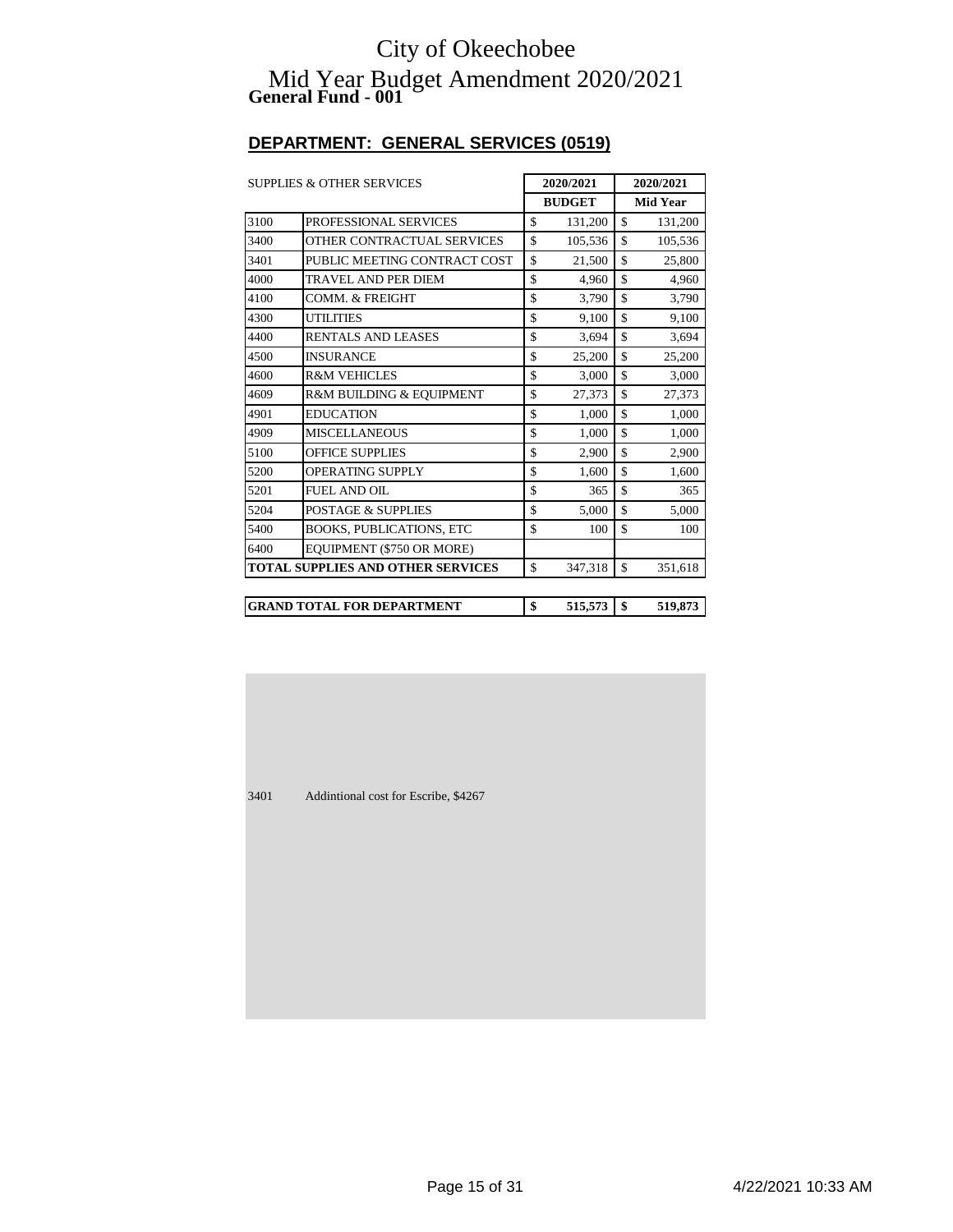#### **DEPARTMENT: POLICE DEPARTMENT (0521)**

| PERSONNEL COST: |                               |               | 2020/2021 | 2020/2021 |                 |  |  |
|-----------------|-------------------------------|---------------|-----------|-----------|-----------------|--|--|
|                 |                               | <b>BUDGET</b> |           |           | <b>Mid Year</b> |  |  |
| 1100            | <b>EXECUTIVE SALARIES</b>     | \$            | 124,864   | \$        | 124,864         |  |  |
| 1200            | <b>REGULAR SALARIES</b>       | \$            | 1,452,127 | \$        | 1,479,283       |  |  |
| 1201            | <b>HOLIDAY PAY</b>            | \$            |           | \$        |                 |  |  |
| 1202            | OFFICERS HOLIDAY PAY          | \$            | 29,000    | \$        | 29,000          |  |  |
| 1300            | <b>OTHER SALARY</b>           | \$            | 53,500    | \$        | 44,500          |  |  |
| 1400            | <b>OVERTIME</b>               | \$            | 5,100     | \$        | 3,100           |  |  |
| 1402            | Dispatch OT                   | \$            | 6,500     | \$        | 8,500           |  |  |
| 1403            | OFFICERS OVERTIME PAY         | \$            | 92,000    | \$        | 107,000         |  |  |
| 1501            | <b>AUXILIARY PAY</b>          | \$            | 1,200     | \$        | 1,200           |  |  |
| 1510            | LONGEVITY/SERVICE INCENTIVE   | \$            |           | \$        |                 |  |  |
| 1520            | OFFICERS LONGEVITY/SERVICE    | \$            | 500       | \$        | 500             |  |  |
| 1540            | <b>CAREER EDUCATION</b>       | \$            | 15,000    | \$        | 15,000          |  |  |
| 2100            | <b>FICA</b>                   | \$            | 129,450   | \$        | 133,667         |  |  |
| 2200            | <b>RETIREMENT</b>             | \$            | 280,850   | \$        | 285,385         |  |  |
| 2300            | LIFE AND HEALTH INSURANCE     | \$            | 379,140   | \$        | 388,140         |  |  |
| 2400            | <b>WORKERS COMPENSATION</b>   | \$            | 89,260    | \$        | 89,660          |  |  |
| 2500            | UNEMPLOYMENT COMP.            |               |           |           |                 |  |  |
|                 | <b>TOTAL PERSONNEL COSTS:</b> | \$            | 2,658,491 | \$        | 2,709,799       |  |  |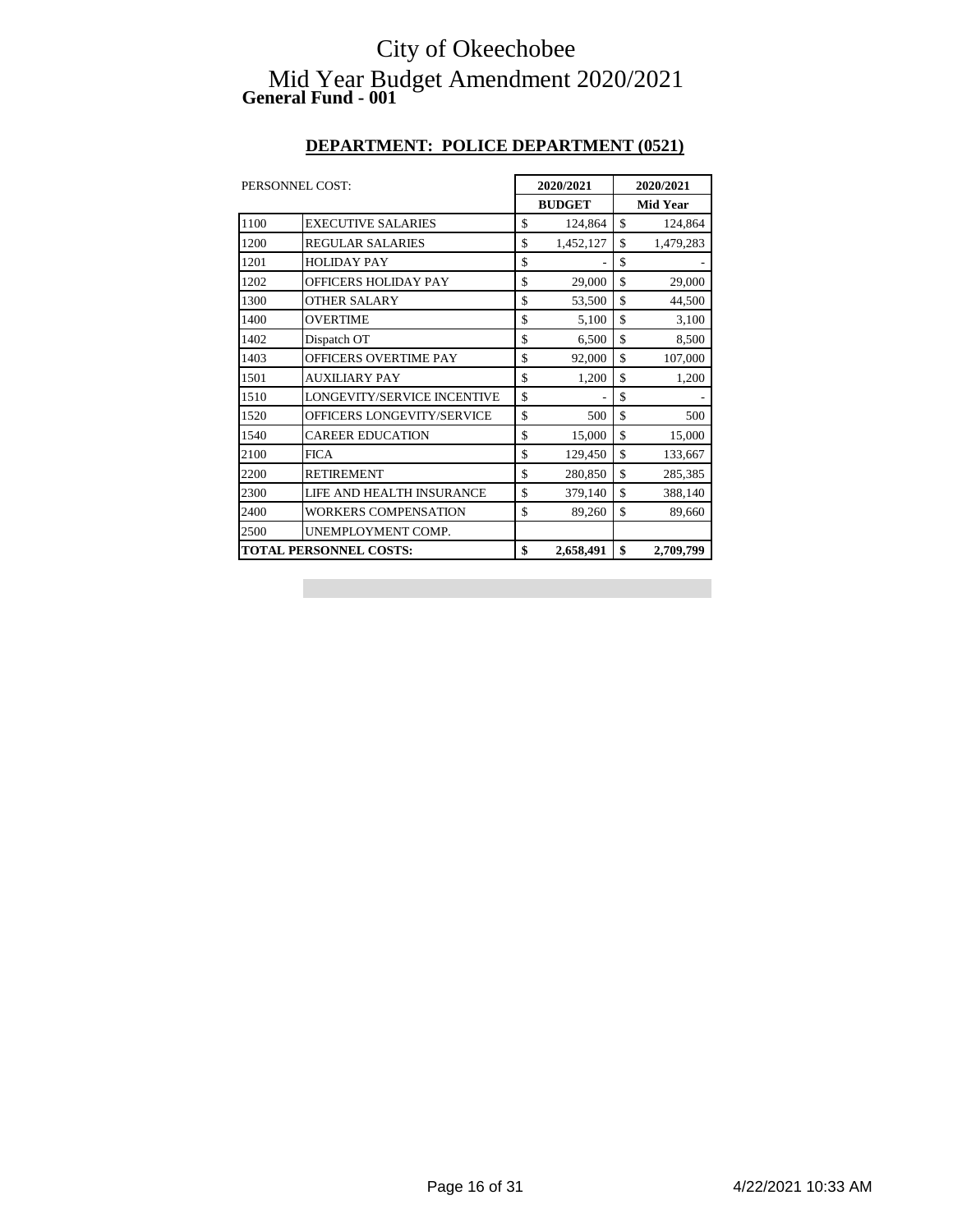#### **DEPARTMENT: POLICE DEPARTMENT**

| <b>SUPPLIES &amp; OTHER SERVICES</b> |                                   | 2020/2021          |         |                    | 2020/2021       |  |  |
|--------------------------------------|-----------------------------------|--------------------|---------|--------------------|-----------------|--|--|
|                                      |                                   | <b>BUDGET</b>      |         |                    | <b>Mid Year</b> |  |  |
| 3100                                 | PROFESSIONAL SERVICES             | \$                 | 41,328  | \$                 | 41,328          |  |  |
| 3400                                 | OTHER CONTRACTURAL SERVICES       | \$                 | 35,228  | \$                 | 35,228          |  |  |
| 4000                                 | TRAVEL AND PER DIEM               | \$                 | 11,500  | \$                 | 4,000           |  |  |
| 4100                                 | <b>COMM. &amp; FREIGHT</b>        | \$                 | 49,000  | \$                 | 49,000          |  |  |
| 4300                                 | <b>UTILITIES</b>                  | \$                 | 17,000  | \$                 | 17,000          |  |  |
| 4400                                 | RENTALS AND LEASES                | \$                 | 5,420   | \$                 | 5,420           |  |  |
| 4500                                 | <b>INSURANCE</b>                  | \$                 | 61,500  | \$                 | 61,500          |  |  |
| 4600                                 | <b>R&amp;M VEHICLES</b>           | \$                 | 20,000  | \$                 | 20,000          |  |  |
| 4609                                 | <b>R&amp;M EOUIPMENT</b>          | \$                 | 33,950  | \$                 | 53,950          |  |  |
| 4700                                 | <b>PRINTING</b>                   | \$                 | 3,000   | $\mathbf{\hat{S}}$ | 3,000           |  |  |
| 4901                                 | <b>EDUCATION-RESTRICTED</b>       | \$                 | 8,200   | \$                 | 3,200           |  |  |
| 4902                                 | <b>EDUCATION - NON-RESTRICTED</b> | \$                 | 5,400   | \$                 | 2,900           |  |  |
| 4903                                 | <b>CODE ENFORCEMENT</b>           | \$                 | 9,000   | \$                 | 9.000           |  |  |
| 4909                                 | <b>MISCELLANEOUS</b>              | \$                 | 1,500   | \$                 | 1,500           |  |  |
| 5100                                 | <b>OFFICE SUPPLIES</b>            | \$                 | 5,000   | $\mathbf{\hat{S}}$ | 5,000           |  |  |
| 5101                                 | <b>DETECTIVE SUPPLIES</b>         | \$                 | 3,000   | \$                 | 3,000           |  |  |
| 5102                                 | <b>INVESTIGATION FEES</b>         | \$                 | 3,000   | \$                 | 3,000           |  |  |
| 5200                                 | OPERATING SUPPLY                  | \$                 | 17,100  | \$                 | 17,100          |  |  |
| 5201                                 | <b>FUEL AND OIL</b>               | \$                 | 62,000  | \$                 | 62,000          |  |  |
| 5202                                 | <b>OPERATING SUPPLIES (TIRES)</b> | \$                 | 9,500   | \$                 | 9,500           |  |  |
| 5203                                 | <b>UNIFORMS/PATCHES</b>           | \$                 | 21,600  | \$                 | 21,600          |  |  |
| 5400                                 | <b>BOOKS, PUBLICATIONS, ETC</b>   | $\mathbf{\hat{S}}$ | 2,500   | \$                 | 2,500           |  |  |
| 8300                                 | PUBLIC SERVICE GRANT              |                    |         |                    |                 |  |  |
|                                      | TOTAL SUPPLIES AND OTHER SERVICES | \$                 | 425,726 | \$                 | 430,726         |  |  |

#### **\$ 3,084,217 \$ 3,140,525 GRAND TOTAL FOR DEPARTMENT**

- Adjust salaries based on increase in Code Enf positions
- Removed PT Admin Code Secretary (9mnths)
- Decease OT by \$2000 shifted to Dispatcher OT
- Increase Dispatcher OT by \$2000
- Added \$15,000 for Officer overtime
- Adjusted FICA for increase in salaries and overtime
- Adjusted Retirement for increase in salaries and overtime
- Added benefits for 9 mnths for full time Asst Code Enf Officer
- Decrease by \$7500 shifting to Officers OT
- 4901 Decreased by \$5000 shifting to Officer OT<br>4902 Decreased by \$2500 Shifting to Officer OT
- Decreased by \$2500 Shifting to Officer OT
- \$20,000 Increased based on approved required upgrade for Software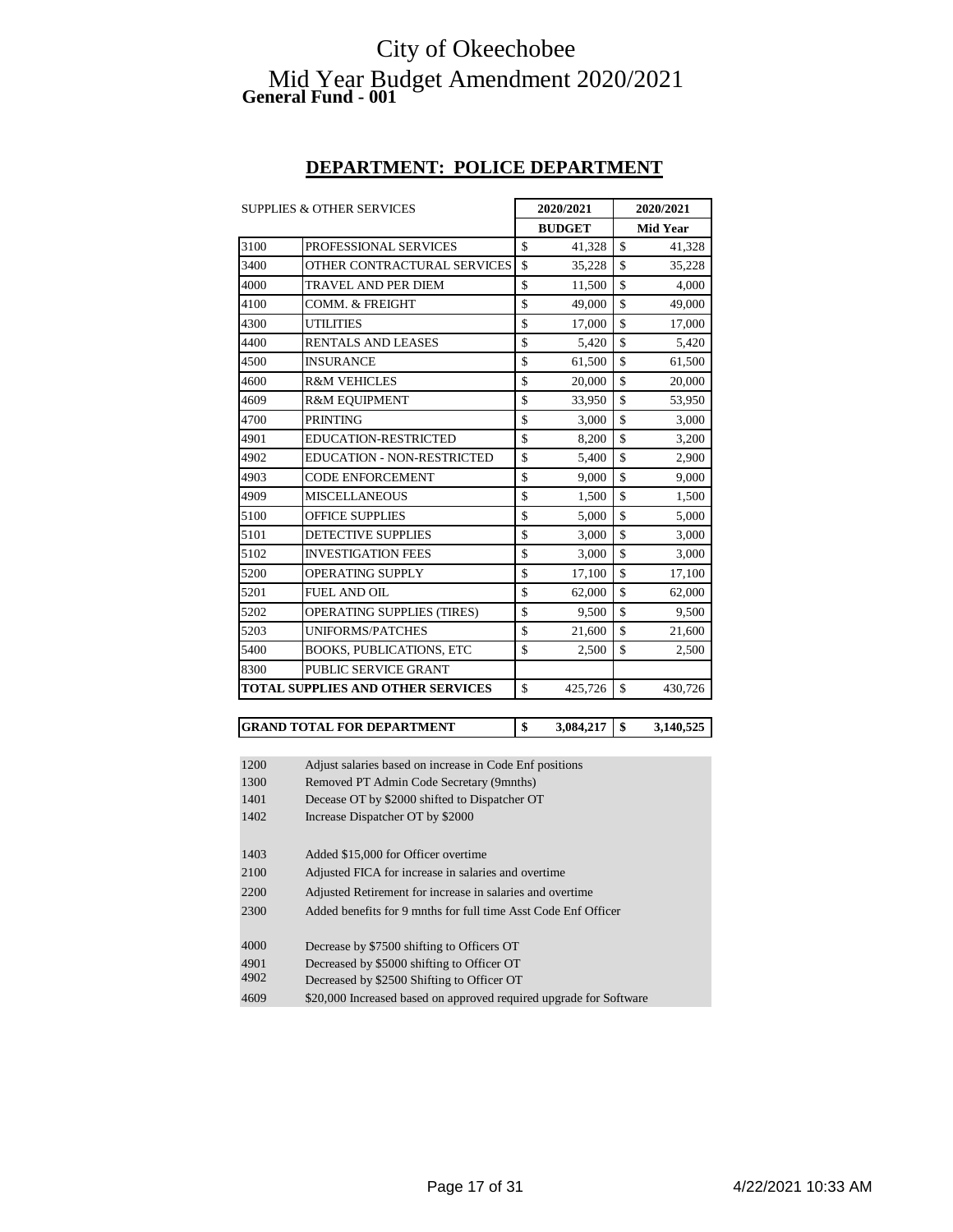|      | PERSONNEL COST:                       | 2020/2021 |               | 2020/2021 |                 |  |  |
|------|---------------------------------------|-----------|---------------|-----------|-----------------|--|--|
|      |                                       |           | <b>BUDGET</b> |           | <b>Mid Year</b> |  |  |
| 1100 | <b>EXECUTIVE SALARIES</b>             | \$        | 80,400        | \$        | 80,400          |  |  |
| 1200 | <b>REGULAR SALARIES</b>               | \$        | 546,600       | \$        | 371,859         |  |  |
| 1201 | <b>HOLIDAY PAY</b>                    | \$        | 25,500        | \$        | 10,470          |  |  |
| 1202 | <b>ACTING LIEUT/PLANNER</b>           | \$        | 800           | \$        | 600             |  |  |
| 1300 | <b>OTHER SALARY</b>                   | \$        | 15,600        | \$        | 15,600          |  |  |
| 1400 | <b>OVERTIME</b>                       | \$        | 59,100        | \$        | 49,160          |  |  |
| 1401 | <b>OVERTIME PAY/ANNUAL &amp; SICK</b> | \$        | 65,900        | \$        | 38,660          |  |  |
| 1402 | <b>DISPATCHER OT</b>                  | \$        |               | \$        |                 |  |  |
| 1501 | <b>VOLUNTEER PAY</b>                  | \$        | 18,000        | \$        | 11,300          |  |  |
| 1510 | LONGEVITY/SERVICE INCENTIVE           | \$        | ä,            | \$        |                 |  |  |
| 1540 | <b>CAREER EDUCATION</b>               | \$        | 1,200         | \$        | 800             |  |  |
| 2100 | <b>FICA</b>                           | \$        | 62,500        | \$        | 38,968          |  |  |
| 2200 | <b>RETIREMENT</b>                     | \$        | 155,600       | \$        | 141,700         |  |  |
| 2300 | LIFE AND HEALTH INSURANCE             | \$        | 156,700       | \$        | 116,300         |  |  |
| 2400 | <b>WORKERS COMPENSATION</b>           | \$        | 49,750        | \$        | 49,750          |  |  |
| 2500 | UNEMPLOYMENT COMPENSATION             |           |               |           |                 |  |  |
|      | <b>TOTAL PERSONNEL COSTS:</b>         | \$        | 1,237,650     | \$        | 925,567         |  |  |

#### **DEPARTMENT: FIRE DEPARTMENT (0522)**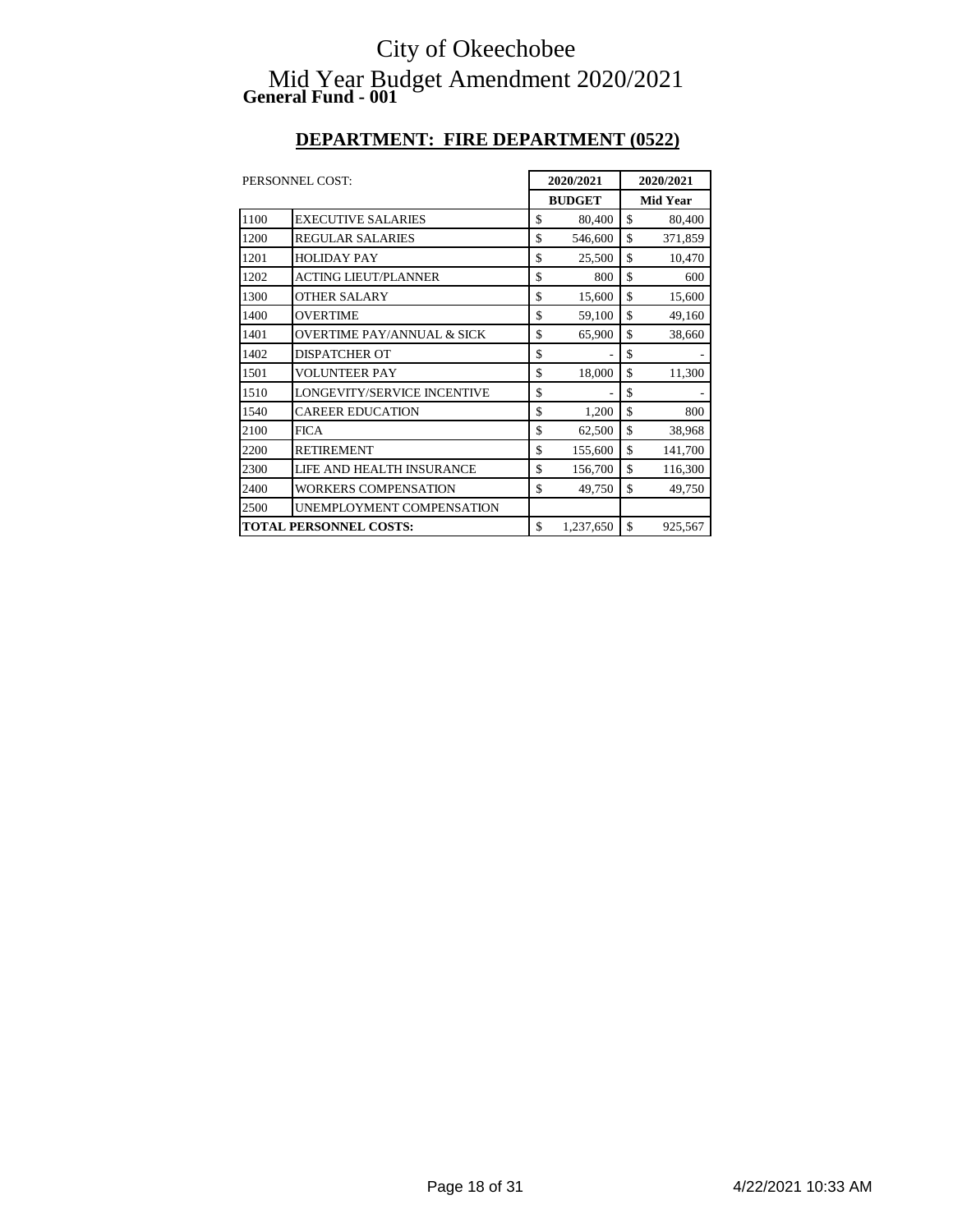#### **DEPARTMENT: FIRE DEPARTMENT (0522)**

| <b>SUPPLIES &amp; OTHER SERVICES</b> |                                           | <b>BUDGET</b> | 2020/2021          |                 |  |
|--------------------------------------|-------------------------------------------|---------------|--------------------|-----------------|--|
|                                      |                                           | <b>BUDGET</b> |                    | <b>Mid Year</b> |  |
| 3100                                 | PROFESSIONAL SERVICES (MD)                | \$<br>7,800   | \$                 | 5,100           |  |
| 3102                                 | PROF SERV (PHYS FOR SCBA)                 | \$<br>3,500   | \$                 | 550             |  |
| 3103                                 | WELLNESS PROGRAM (Gym)                    | \$<br>3,000   | \$                 | 1,920           |  |
| 3400                                 | <b>FIRE CONTRACTUAL SERVICES</b>          | \$            | \$                 | 235,000         |  |
| 3401                                 | <b>CONTRACTUAL SER-3 TEMP FF</b>          |               | \$                 | 71,600          |  |
| 3402                                 | SEPARATION ESTIMATE INCL LEAVE BAL        |               | \$                 | 347,593         |  |
| 4000                                 | <b>TRAVEL AND PER DIEM</b>                | \$<br>2,750   | \$                 | 300             |  |
| 4100                                 | <b>COMM. &amp; FREIGHT</b>                | \$<br>23,900  | \$                 | 14,100          |  |
| 4300                                 | <b>UTILITIES</b>                          | \$<br>13,000  | \$                 | 13,000          |  |
| 4400                                 | <b>RENTALS AND LEASES</b>                 | \$<br>2,400   | $\mathbf{\hat{S}}$ | 1,100           |  |
| 4500                                 | <b>INSURANCE</b>                          | \$<br>30,650  | \$                 | 30,650          |  |
| 4600                                 | <b>R&amp;M VEHICLES</b>                   | \$<br>30,000  | \$                 | 30,000          |  |
| 4609                                 | R&M BUILDING & EQUIPMENT                  | \$<br>33,575  | \$                 | 33,575          |  |
| 4700                                 | <b>PRINTING</b>                           | \$<br>600     | \$                 | 200             |  |
| 4901                                 | <b>EDUCATION</b>                          | \$<br>11,000  | \$                 | 7,175           |  |
| 4902                                 | PUBLIC EDUCATION & FIRE PREV.             | \$<br>5,625   | \$                 | 1,800           |  |
| 4905                                 | <b>TRAINING &amp; MATERIALS</b>           | \$<br>4,500   | \$                 | 2,200           |  |
| 4909                                 | <b>MISCELLANEOUS</b>                      | \$<br>500     | \$                 | 500             |  |
| 5100                                 | <b>OFFICE SUPPLIES</b>                    | \$<br>3.000   | \$                 | 1,600           |  |
| 5200                                 | <b>OPERATING SUPPLY</b>                   | \$<br>15,000  | \$                 | 9,259           |  |
| 5201                                 | <b>FUEL AND OIL</b>                       | \$<br>10,600  | \$                 | 4,850           |  |
| 5202                                 | <b>OPERATING SUPPLIES (TIRES)</b>         | \$<br>5,000   | \$                 | 5,000           |  |
| 5203                                 | <b>UNIFORMS/PATCHES</b>                   | \$<br>10,000  | \$                 | 4,750           |  |
| 5400                                 | <b>BOOKS, PUBLICATIONS, ETC</b>           | \$<br>4,000   | \$                 | 2,000           |  |
| 6400                                 | EQUIPMENT (\$750 OR MORE)                 | \$            | \$                 |                 |  |
|                                      | <b>TOTAL SUPPLIES AND OTHER SERVICES:</b> | \$<br>220,400 | \$                 | 823,822         |  |

| <b>IGRAND TOTAL FOR DEPARTMENT</b> |  | 1.458.050 |  | 1.749.389 |
|------------------------------------|--|-----------|--|-----------|
|------------------------------------|--|-----------|--|-----------|

- Used \$700,000 annual (4 months)
- Temporary Positions (3) Salaries Retirement

Benefits

Ancillary cost

Separation agreement estimates includes Leave Payouts

Various decreases based on anticpated operational and personnel cost decreasing after May 31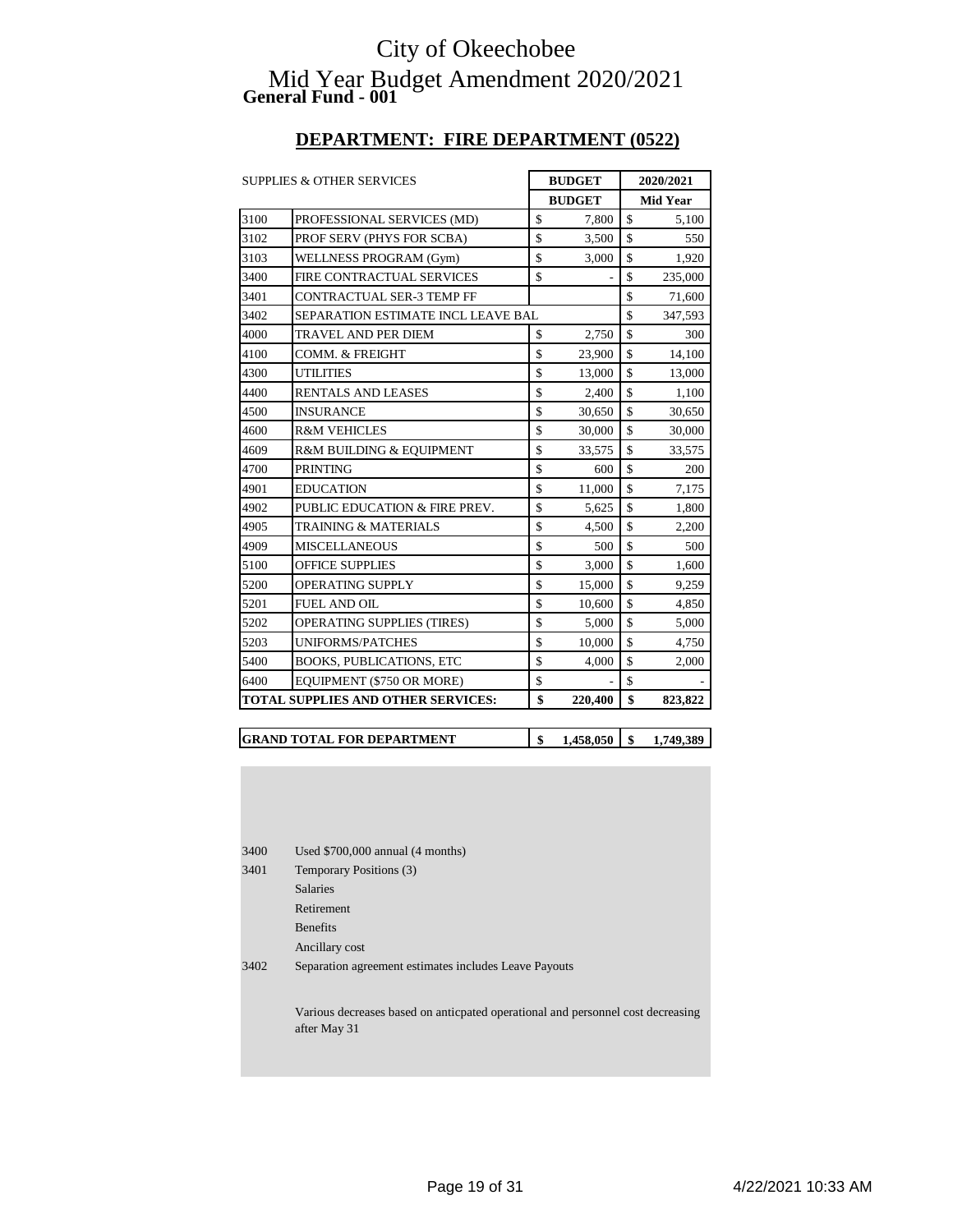| PERSONNEL COST:             |    |         | 2020/2021<br><b>Mid Year</b> |         |  |
|-----------------------------|----|---------|------------------------------|---------|--|
|                             |    |         |                              |         |  |
| <b>EXECUTIVE SALARIES</b>   | S  | 82,400  | S                            | 82,400  |  |
| <b>REGULAR SALARIES</b>     | \$ | 339,800 | \$                           | 339,800 |  |
| <b>OTHER SALARIES</b>       | \$ |         | S                            |         |  |
| <b>OVERTIME</b>             | \$ | 7,500   | \$                           | 7,500   |  |
| LONGEVITY/SERVICE INCENTIVE | \$ |         |                              |         |  |
| <b>FICA</b>                 | \$ | 32,800  | \$                           | 32,800  |  |
| <b>RETIREMENT</b>           | \$ | 40,900  | \$                           | 40.900  |  |
|                             |    |         | 2020/2021<br><b>BUDGET</b>   |         |  |

2300 LIFE AND HEALTH INSURANCE <br>2400 WORKERS COMPENSATION \$24,800 \$24,800

**TOTAL PERSONNEL COSTS: \$ 649,700 \$ 649,700**

2400 WORKERS COMPENSATION \\$24,800 \\$ 2500 UNEMPLOYMENT COST \$

#### **DEPARTMENT: PUBLIC WORKS (0541)**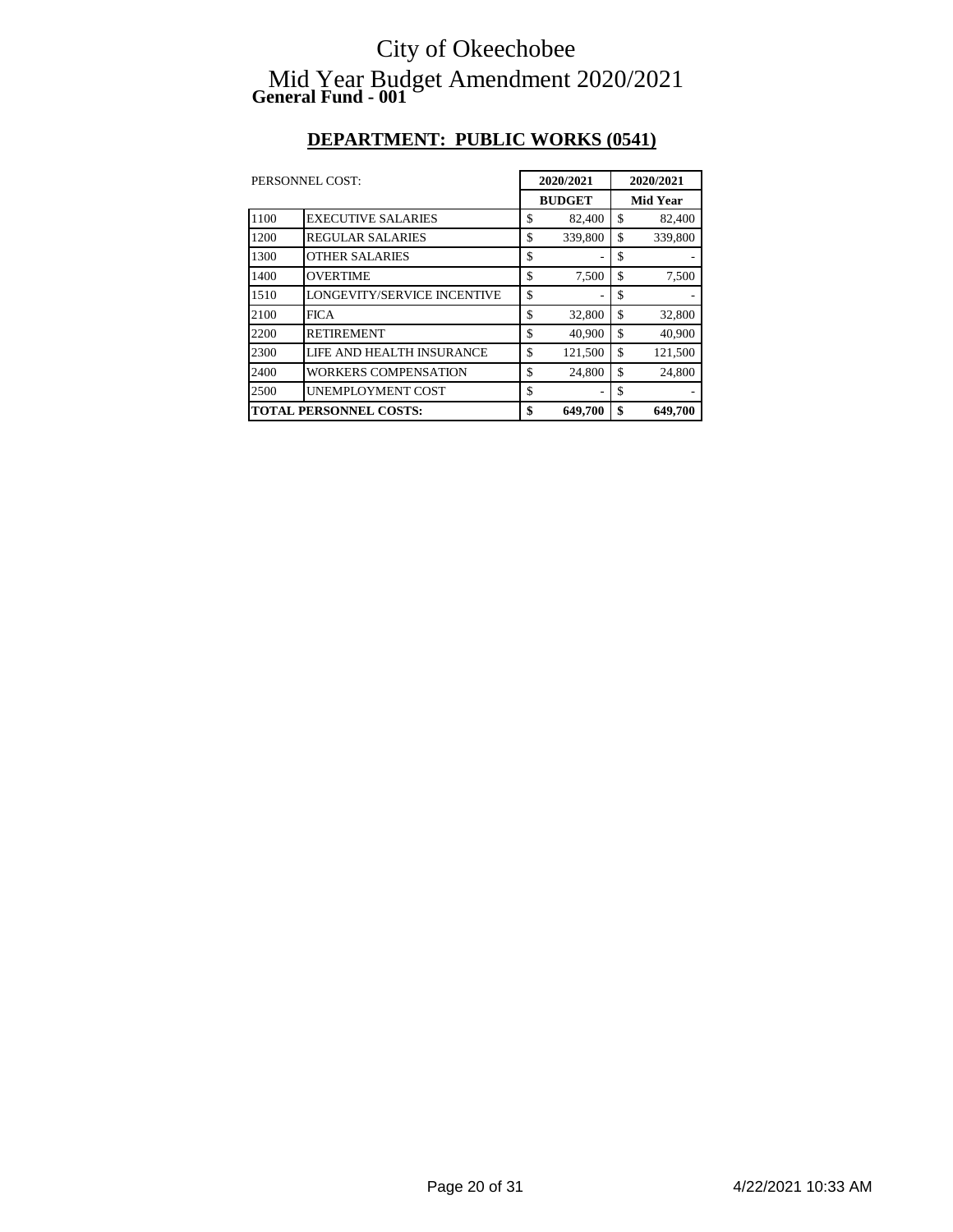|      | DEPARTMENT: PUBLIC WORKS (0541)           |                    |               |                         |                 |  |  |  |
|------|-------------------------------------------|--------------------|---------------|-------------------------|-----------------|--|--|--|
|      |                                           |                    | 2020/2021     |                         | 2020/2021       |  |  |  |
|      |                                           |                    | <b>BUDGET</b> |                         | <b>Mid Year</b> |  |  |  |
| 3100 | PROFESSIONAL SERVICES                     | \$                 | 2,500         | \$                      | 2,500           |  |  |  |
| 3400 | OTHER CONTRACTUAL SERVICES                | \$                 | 8,000         | \$                      | 8,000           |  |  |  |
| 3401 | <b>GARBAGE COLLECTION FEE</b>             | \$                 | 384,766       | \$                      | 384,766         |  |  |  |
| 4000 | TRAVEL AND PER DIEM                       | \$                 | 1,500         | $\mathbf{\hat{S}}$      | 1,500           |  |  |  |
| 4100 | COMM. & FREIGHT                           | \$                 | 7,000         | \$                      | 7,000           |  |  |  |
| 4300 | <b>UTILITIES</b>                          | \$                 | 25,000        | $\overline{\mathbf{s}}$ | 25,000          |  |  |  |
| 4400 | <b>RENTALS &amp; LEASES</b>               | \$                 | 3,500         | \$                      | 3,500           |  |  |  |
| 4500 | <b>INSURANCE</b>                          | \$                 | 39,470        | \$                      | 39,470          |  |  |  |
| 4600 | <b>R&amp;M VEHICLES</b>                   | \$                 | 7,000         | $\mathbf{\hat{S}}$      | 7,000           |  |  |  |
| 4605 | <b>R&amp;M PARKS</b>                      | \$                 | 9,000         | $\mathbf{\hat{S}}$      | 14,000          |  |  |  |
| 4609 | R&M BUILDING & EOUIPMENT                  | \$                 | 31,750        | $\mathbf{\hat{S}}$      | 31,750          |  |  |  |
| 4901 | <b>EDUCATION</b>                          | \$                 | 2,000         | \$                      | 2,000           |  |  |  |
| 4909 | <b>MISCELLANEOUS</b>                      | \$                 | 500           | \$                      | 500             |  |  |  |
| 5100 | <b>OFFICE SUPPLIES</b>                    | \$                 | 700           | $\mathbf{\hat{S}}$      | 700             |  |  |  |
| 5200 | <b>OPERATING SUPPLY</b>                   | \$                 | 9,000         | $\mathbf{\hat{S}}$      | 9,000           |  |  |  |
| 5201 | <b>FUEL AND OIL</b>                       | \$                 | 27,000        | \$                      | 27,000          |  |  |  |
| 5202 | <b>OPERATING SUPPLIES (TIRES)</b>         | \$                 | 2,000         | $\mathbf{\hat{S}}$      | 2,000           |  |  |  |
| 5203 | <b>UNIFORMS</b>                           | \$                 | 6,000         | $\mathbf{\hat{S}}$      | 6,000           |  |  |  |
| 5204 | <b>DUMPING FEES</b>                       | \$                 | 500           | $\overline{\mathbf{s}}$ | 500             |  |  |  |
| 5205 | MOSOUITO CONTROL                          | $\mathbf{\hat{S}}$ | 6,000         | $\mathbf{\hat{S}}$      | 6,000           |  |  |  |
| 5400 | <b>BOOKS, PUBLICATIONS, ETC</b>           | \$                 | 100           | $\mathbf{\hat{S}}$      | 100             |  |  |  |
| 6300 | <b>IMPROVEMENTS</b>                       |                    |               |                         |                 |  |  |  |
| 6400 | EQUIPMENT (\$750 OR MORE)                 |                    |               |                         |                 |  |  |  |
|      | <b>TOTAL SUPPLIES AND OTHER SERVICES:</b> | \$                 | 573,286       | \$                      | 578,286         |  |  |  |
|      |                                           |                    |               |                         |                 |  |  |  |
|      | <b>GRAND TOTAL FOR DEPARTMENT</b>         | \$                 | 1,222,986     | \$                      | 1,227,986       |  |  |  |
|      |                                           |                    |               |                         |                 |  |  |  |

### **DEPARTMENT: PUBLIC WORKS (0541)**

Increase by \$5000 based on added expenses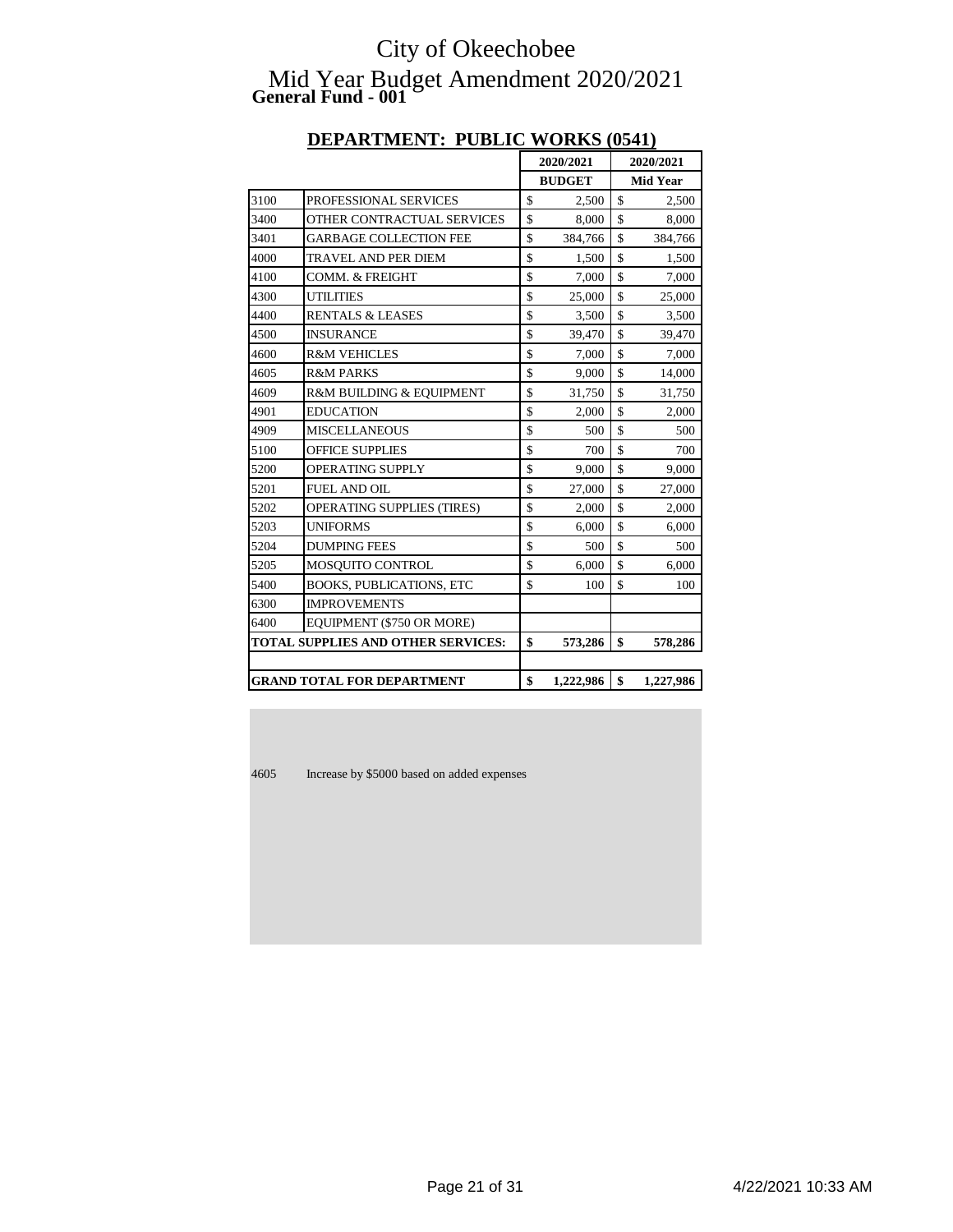# THIS PAGE INTENTIONALLY LEFT BLANK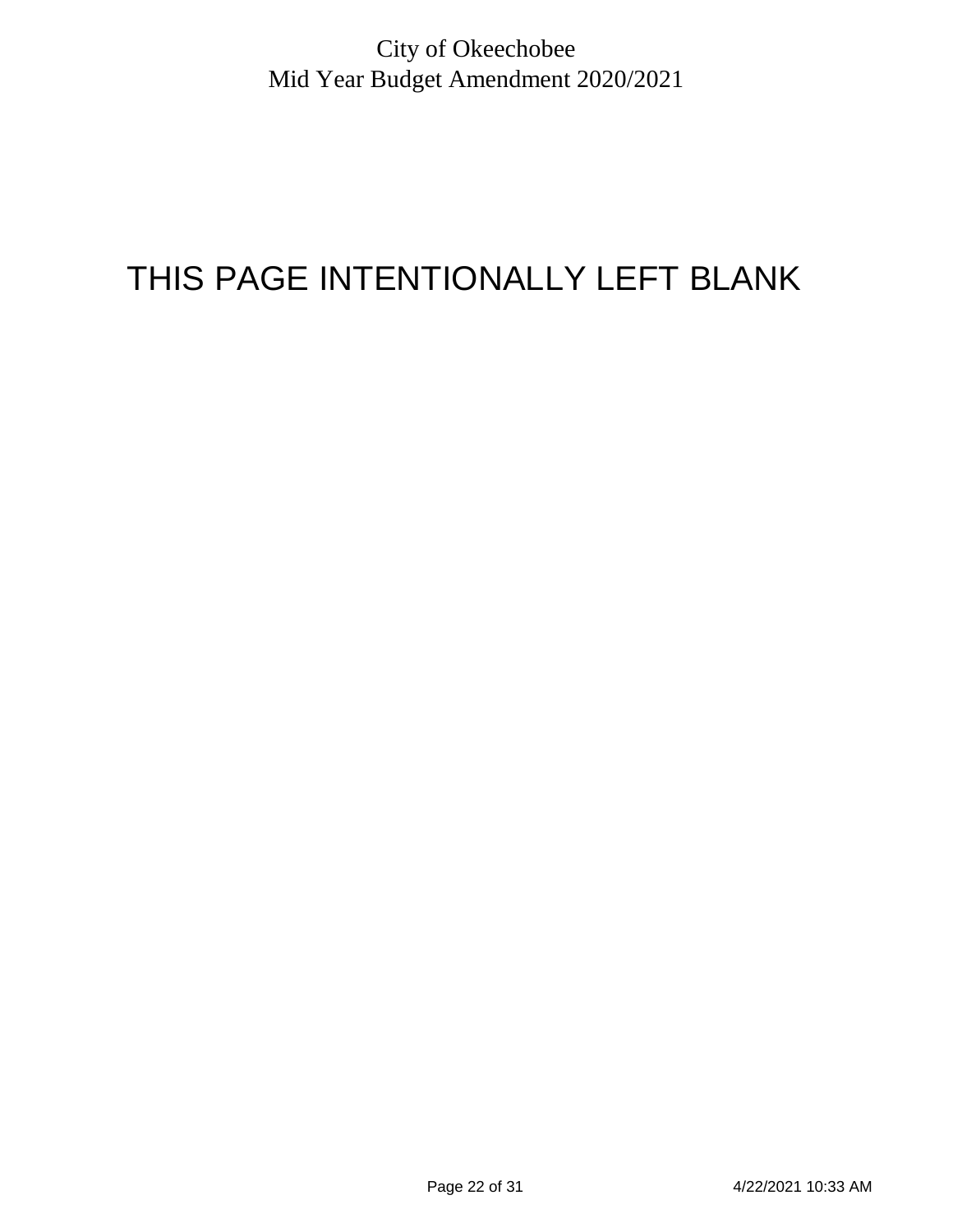# City of Okeechobee Mid Year Budget Amendment 2020/2021 **Public Facility Fund-301**

#### **Public Facility Fund (Transportation)**

|                                    | 2020/2021 |               | 2020/2021 |                 |
|------------------------------------|-----------|---------------|-----------|-----------------|
|                                    |           | <b>BUDGET</b> |           | <b>Mid Year</b> |
| <b>IF/Y BEGINNING FUND BALANCE</b> |           | 844.807       | ۰D        | 844.807         |

|              | <b>REVENUES</b>              |                 |                 |
|--------------|------------------------------|-----------------|-----------------|
| 301-313.4100 | <b>LOCAL OPTION GAS TAX</b>  | \$<br>321,575   | \$<br>321,575   |
| 301-313.4200 | LOCAL ALTER, FUEL USER FEE   | \$<br>186,452   | \$<br>186,452   |
| 301-335.1220 | SRS EIGHT CENT MOTOR FUEL    | \$<br>59,890    | \$<br>59,890    |
| 301-312.3000 | NINTH CENT FUEL TAX          | \$<br>56,423    | \$<br>56,423    |
| 301-335.4100 | <b>MOTOR FUEL TAX REBATE</b> | \$<br>1,200     | \$<br>1,200     |
| 301-361.1000 | <b>SCOP</b> Funding          | \$<br>532,488   | \$<br>532,488   |
| 301-361.1000 | <b>INTEREST EARNINGS</b>     | \$<br>6,000     | \$<br>6,000     |
| 301-369.1000 | <b>MISCELLANEOUS</b>         |                 |                 |
|              | <b>TOTAL REVENUES</b>        | \$<br>1,164,028 | \$<br>1.164.028 |

|              | <b>EXPENDITURES</b>                     |               |               |
|--------------|-----------------------------------------|---------------|---------------|
| 301-549.3100 | PUBLIC FAC.-PROFESSIONAL SER.           | \$<br>10,000  | \$<br>20,000  |
| 301-549-3400 | PUBLIC FAC. CONTRACTUAL SERVICE         | \$<br>90,000  | \$<br>90,000  |
| 301-549-4300 | <b>PUBLIC FAC. UTILITIES</b>            | \$<br>61,500  | \$<br>61,500  |
| 301-549-4609 | <b>REPAIR &amp; MAINTENANCE</b>         | \$<br>41,500  | \$<br>41,500  |
| 301-549-4909 | <b>MISC-PARK HOLIDAY LIGHTS</b>         | \$<br>10,000  | \$<br>10,000  |
| 301-549-5300 | <b>PUBLIC FAC. ROAD &amp; MATERIALS</b> | \$<br>57,500  | \$<br>57,500  |
| 301-549-6300 | PUBLIC FAC. IMPROVEMENTS                | \$<br>90.000  | \$<br>90,000  |
| 301-549-6301 | <b>SCOP IMPROVEMENTS</b>                | \$<br>532,488 | \$<br>532,488 |
| 301-549.6302 | PUBLIC FAC. BEAUTIFICATION              | \$<br>5,000   | \$<br>5,000   |
| 301-549.6400 | PUBLIC FAC. MACHINERY & EQUIP           | \$<br>2,500   | \$<br>2,500   |
|              | <b>TOTAL EXPENSES</b>                   | \$<br>900,488 | \$<br>910,488 |
|              |                                         |               |               |
|              | Transfer to General Fund                | \$<br>350,000 | \$<br>350,000 |

| F/<br><b>ENDING FUND BALANCE</b><br>ጣ<br>۰п | .58.347 | -\$ | 347<br>$\overline{\phantom{a}}$ |
|---------------------------------------------|---------|-----|---------------------------------|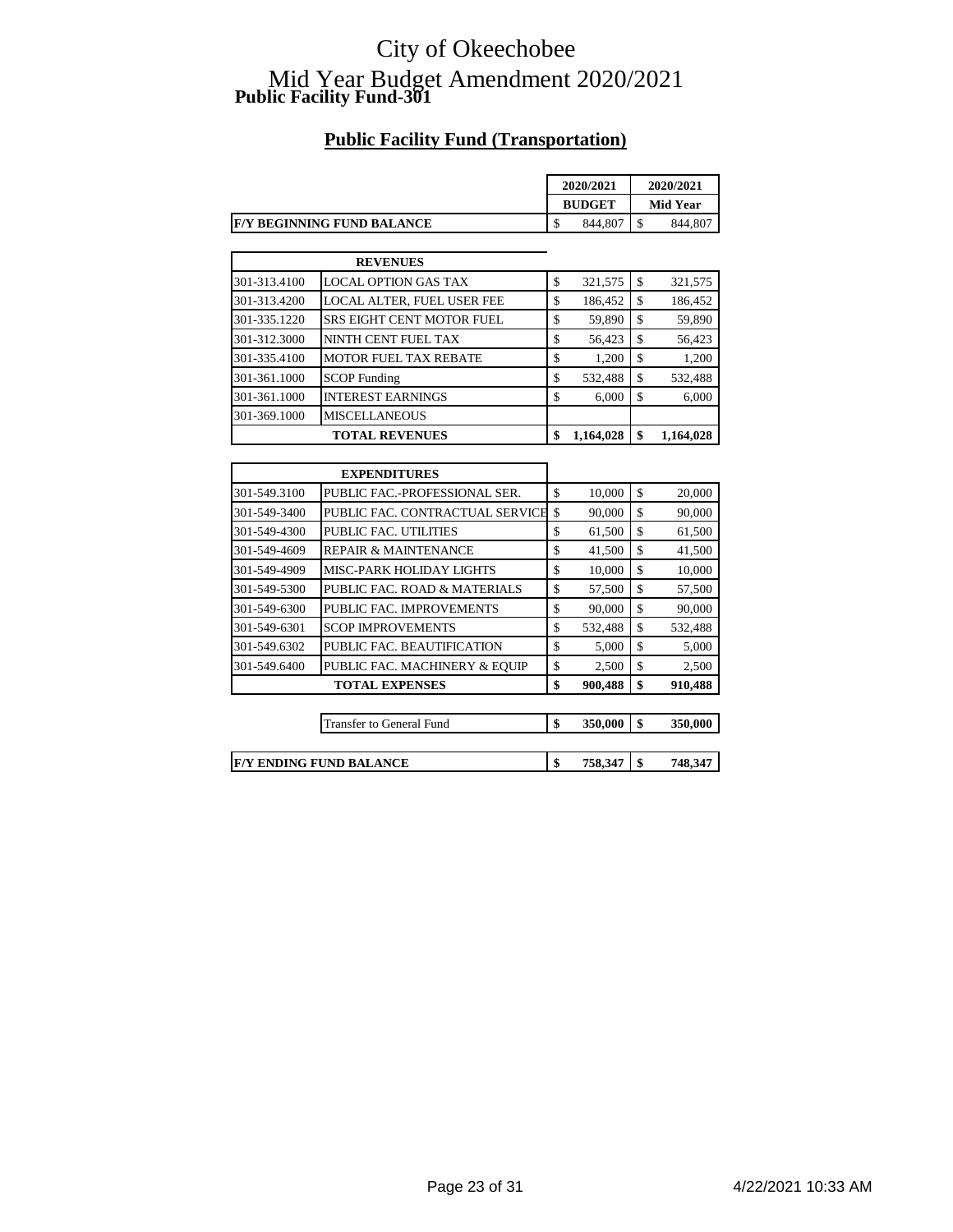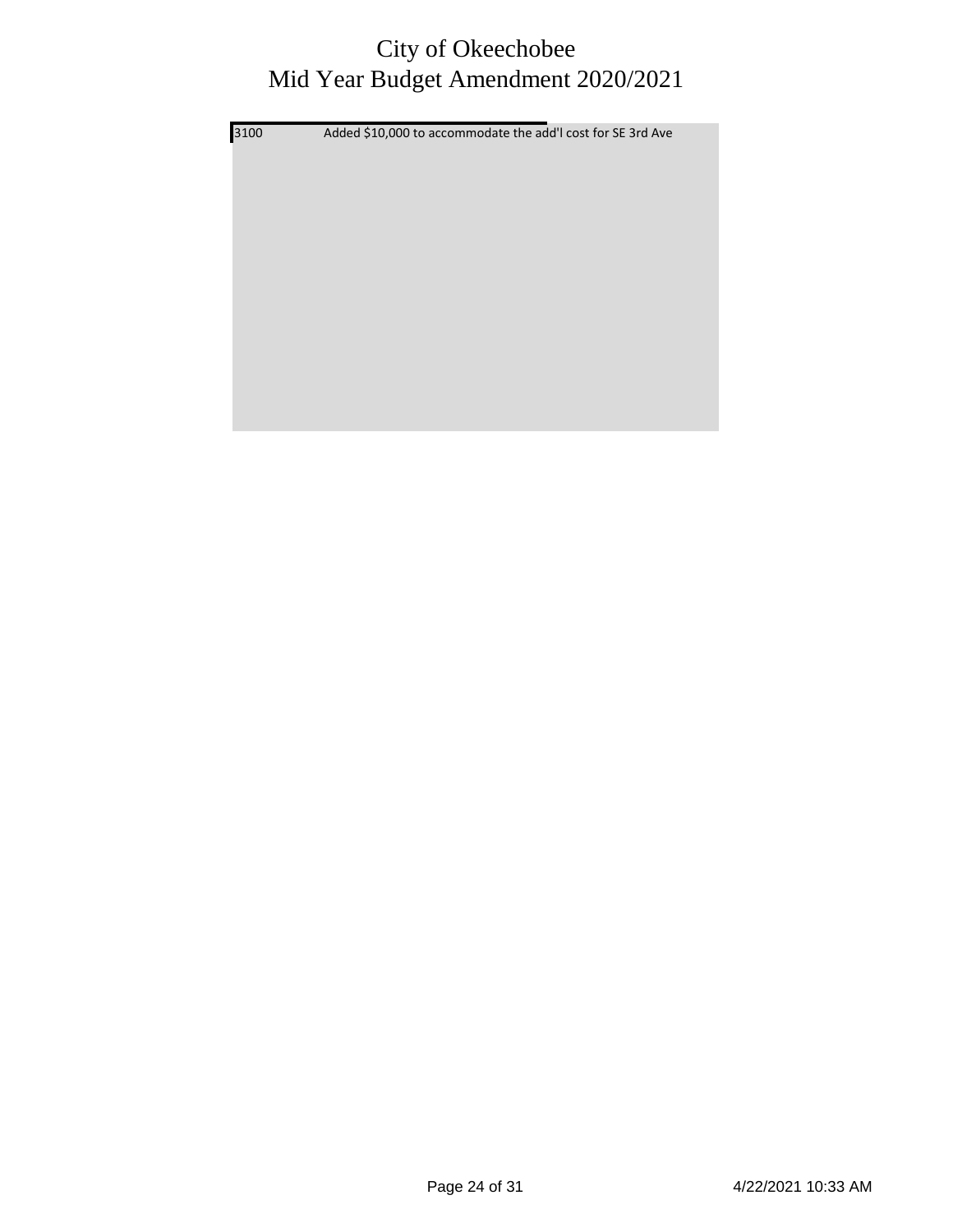# THIS PAGE INTENTIONALLY LEFT BLANK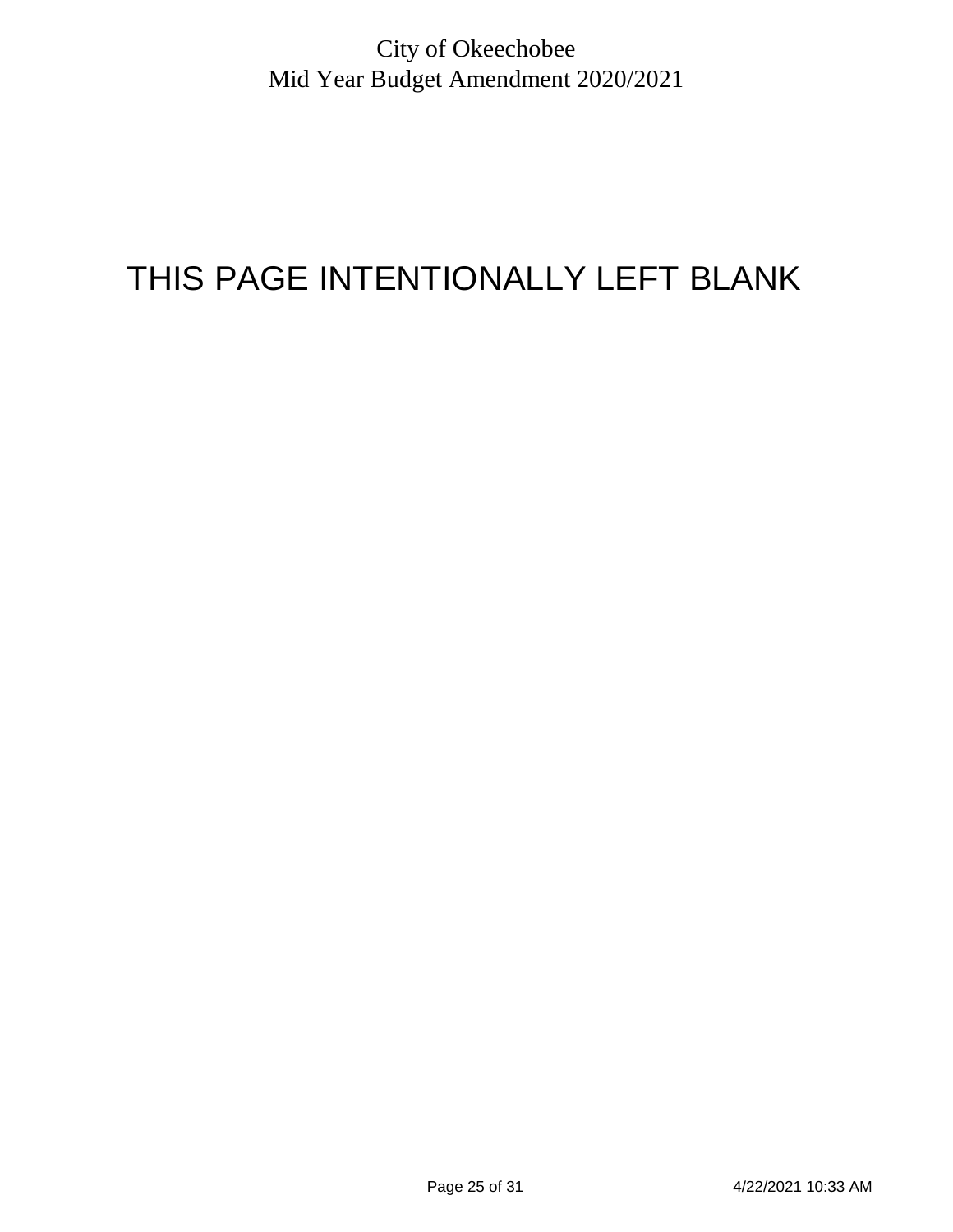# City of Okeechobee Mid Year Budget Amendment 2020/2021 **CAPITAL PROJECTS IMPROVEMENTS**

|                 |                                    | 2020/2021 |               | 2020/2021       |           |  |
|-----------------|------------------------------------|-----------|---------------|-----------------|-----------|--|
|                 |                                    |           | <b>BUDGET</b> | <b>Mid Year</b> |           |  |
|                 | <b>F/Y BEGINNING FUND BALANCE</b>  | \$        | 3,190,195     | \$              | 3,190,195 |  |
| <b>REVENUES</b> |                                    |           |               |                 |           |  |
| 304-383.0000    |                                    | S         |               | ۰D.             |           |  |
| 304-364.1000    | <b>DISPOSITION OF FIXED ASSETS</b> | \$        | 6,000         | S               | 6,000     |  |
| 304-361.1000    | <b>INTEREST EARNINGS</b>           | \$        |               | \$              |           |  |
| 304-369.1000    | <b>MISCELLANEOUS</b>               | \$        | 550           | \$              | 550       |  |
|                 | <b>TOTAL REVENUES</b> \$           |           | 6,550         | \$              | 6,550     |  |

| <b>EXPENDITURES</b> |                                     |                                |               |
|---------------------|-------------------------------------|--------------------------------|---------------|
| 304-549-3100        | <b>Professional Services</b>        | \$<br>÷,                       | \$<br>94,000  |
| 304-512-3100        | <b>Professional Services</b>        |                                | \$<br>3,500   |
| 304-511-6400        | <b>ADMINISTRATION CAPITAL</b>       | \$<br>$\overline{a}$           | \$            |
| 304-512-6400        | <b>ADMINISTRATION CAPITAL</b>       | \$                             | \$            |
| 304-513-6400        | <b>FINANCE CAPITAL</b>              | \$<br>3,600                    | \$<br>3,600   |
| 304-519-6400        | <b>GENERAL SERVICES CAPITAL</b>     | \$<br>2,500                    | \$<br>6,100   |
| 304-521-6400        | <b>LAW ENFORCEMENT CAPITAL</b>      | \$<br>114,600                  | \$<br>114,600 |
| 304-522-6400        | FIRE PROTECTION CAPITAL             | \$<br>16,700                   | \$<br>16,700  |
| 304-536.6400        | SEWER/WASTEWATER                    |                                |               |
| 304-541-6400        | PUBLIC WORKS CAPITAL                | \$                             | \$            |
| 304-549-6400        | Other Capital (Pub Safety, Transp.) |                                |               |
| 304-549-6401        | PARKS CAPITAL IMPROVEMENT           | \$<br>2,000                    | \$<br>36,000  |
| 304-549-6402        | <b>MEDIAN REPLACEMENT &amp; ROW</b> | \$<br>14,000                   | \$<br>14,000  |
| 304-549.6403        | <b>TREE PROGRAM</b>                 | \$<br>2,500                    | \$<br>15,500  |
| 304-584.6400        | <b>FUTURE CAPITAL PROJECTS</b>      |                                |               |
| 304-2512-6400       | <b>CLERK CAPITAL</b>                | \$<br>$\overline{a}$           | \$            |
|                     | <b>TOTAL EXPENDITURES</b>           | \$<br>155,900                  | \$<br>304,000 |
|                     |                                     |                                |               |
|                     | OTHER REVENUES AND TRANSFER IN      |                                |               |
|                     | Other Grants - Transfer In          | \$<br>$\overline{\phantom{a}}$ | \$            |
|                     | <b>TOTAL TRANSFER INS</b>           | \$                             | \$            |

|                         | TRANSFER OUT TO Other Funds  | \$ |           | S  |           |
|-------------------------|------------------------------|----|-----------|----|-----------|
|                         | TRANSFER OUT TO GENERAL FUND | S  | 1,362,311 |    | 1,780,715 |
|                         | TOTAL TRANSFER OUT           |    | 1,362,311 |    | 1,780,715 |
|                         |                              |    |           |    |           |
|                         | <b>ASSIGNED FUND BALANCE</b> |    |           |    |           |
|                         | TOTALASSIGNED FUND BALANCELS |    |           | \$ |           |
| F/Y ENDING FUND BALANCE |                              | \$ | 1,678,534 |    | 1,112,030 |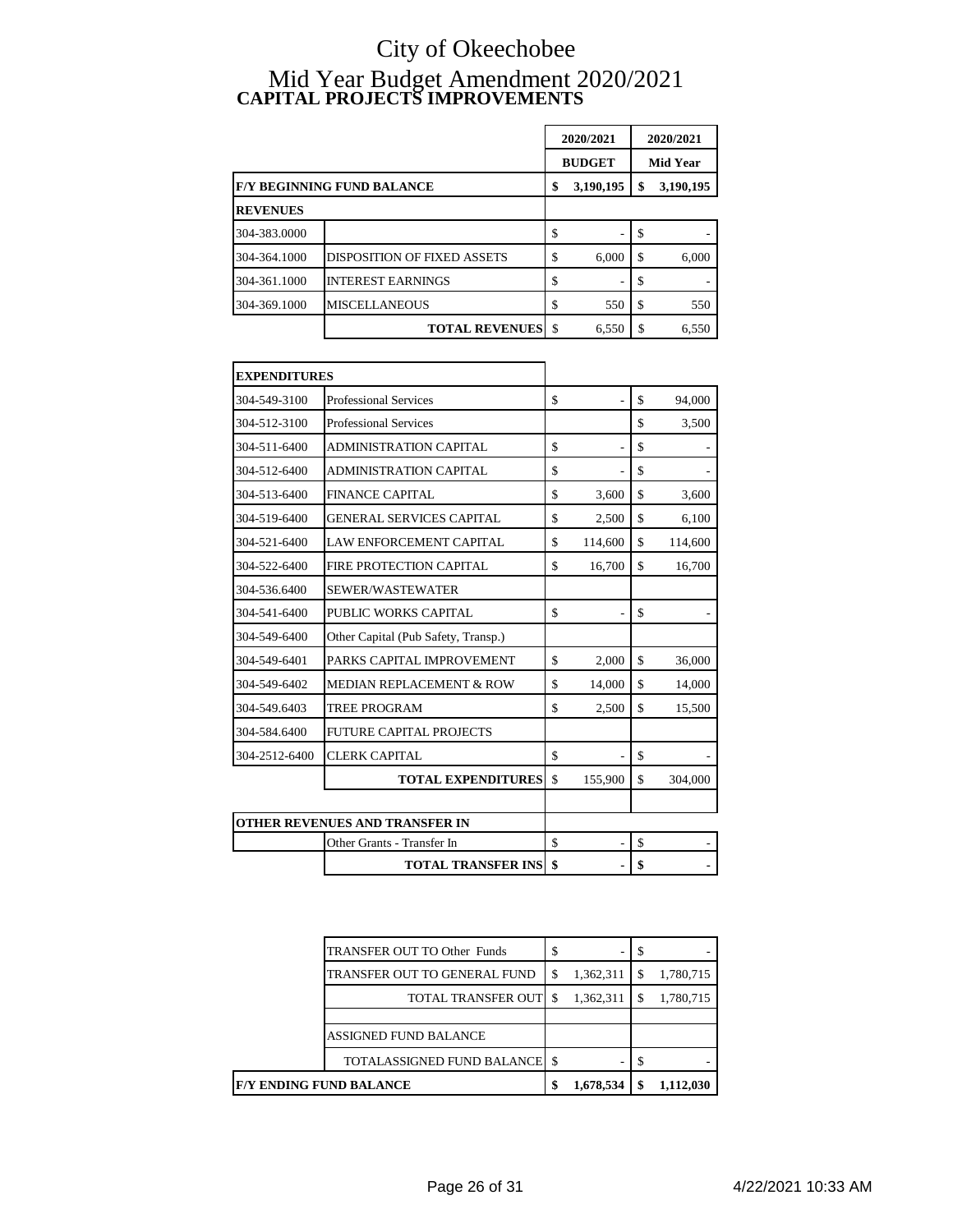

# **Capital Projects Improvements**

Specific Projected cost/estimates

| Acct $#$             | <b>Dept</b>             | <b>Description</b>                                    |          | <b>Estimated</b><br><b>Amounts</b> |
|----------------------|-------------------------|-------------------------------------------------------|----------|------------------------------------|
| 541-3100             |                         | Professional Services - (Landscape Designer)          | \$       | 94,000                             |
|                      |                         | Subtotal                                              | \$       | 94,000                             |
| 512-3100             |                         | Professional Services (Appraisal for Industrial Lots) | \$       | 3,500                              |
| 512-3100             | Admin                   | <b>Admin Subtotal</b>                                 | \$       | 3,500                              |
| 513-6400             | Finance                 |                                                       |          |                                    |
|                      |                         | Scanners for each department                          | \$       | 3,600                              |
| 513-6400             | <b>Finance</b>          | <b>Fin Subtotal</b>                                   | \$       | 3,600                              |
| 519-6400             | <b>General Services</b> |                                                       |          |                                    |
|                      |                         | Video Screens for Council Chambers                    | \$       | 2,500                              |
|                      |                         | Add'l BIS Equip updating recording system             | \$       | 3,600                              |
| 519-6400             | <b>General Services</b> | <b>GS Subtotal</b>                                    | \$       | 6,100                              |
|                      |                         |                                                       |          |                                    |
| 521-6400             |                         | Police 1 - Radar                                      | \$       | 2,200                              |
|                      |                         | Computers and related equipment                       | \$       | 12,000                             |
|                      |                         | 1 - Tasers                                            | \$       | 1,400                              |
|                      |                         | 3 - Replacement cars                                  | \$       | 84,000                             |
|                      |                         | Equipment for 3 new cars                              | \$       | 15,000                             |
| 521-6400             | <b>Police</b>           | <b>PD Subtotal</b>                                    | \$       | 114,600                            |
| 522-6400             |                         | <b>Fire AED</b>                                       | \$       | 1,300                              |
|                      |                         | <b>Gas Monitors 1</b>                                 | \$       | 550                                |
|                      |                         | 4 - Sets of Bunker Gear                               | \$       | 13,500                             |
|                      |                         | Replacement Furniture (1-recliner)                    | \$       | 600                                |
|                      |                         | Computer                                              | \$       | 750                                |
| 522-6400             | <b>Fire</b>             | <b>Fire Subtotal</b>                                  | \$       | 16,700                             |
| 549-6403             |                         | Public Works Tree Program                             | \$       | 2,500                              |
|                      |                         | Add'l Trees Mid Yr                                    | \$       | 5,000                              |
|                      |                         | Add City Hall Landscape Repl                          | \$       | 3,500                              |
|                      |                         | Add Landscape Repl at Chamber                         | \$       | 2,500                              |
|                      |                         | Add Landscape Repl at Police                          | \$       | 2,000                              |
| 549-6403             | <b>Public Works</b>     | <b>PW Trees Subtotal</b>                              | \$       | 15,500                             |
|                      |                         |                                                       |          |                                    |
| 541-6401             |                         | Parks Centennial Park - Landscaping                   | \$       | 2,000                              |
|                      |                         | Park WiFi Implementation                              | \$       | 34,000                             |
| 541-6401             | <b>Parks</b>            | Parks Subtotal                                        | \$       | 36,000                             |
|                      |                         |                                                       |          |                                    |
| 541-6402             |                         | Median Rep Median Replacement/Right of Way/Parks      | \$       | 4,000                              |
| 541-6402<br>541-6402 | <b>Med Replacement</b>  | Commerce Park Street Lights (4)<br>Med Repl Subtotal  | \$<br>\$ | 10,000<br>14,000                   |
|                      |                         |                                                       |          |                                    |
| 2512-6400            | Clerk                   |                                                       |          |                                    |
| 2512-6400            | <b>Clerk</b>            | Clerk Subtotal                                        | \$       |                                    |
|                      |                         |                                                       |          | \$304,000.00                       |
|                      |                         |                                                       |          |                                    |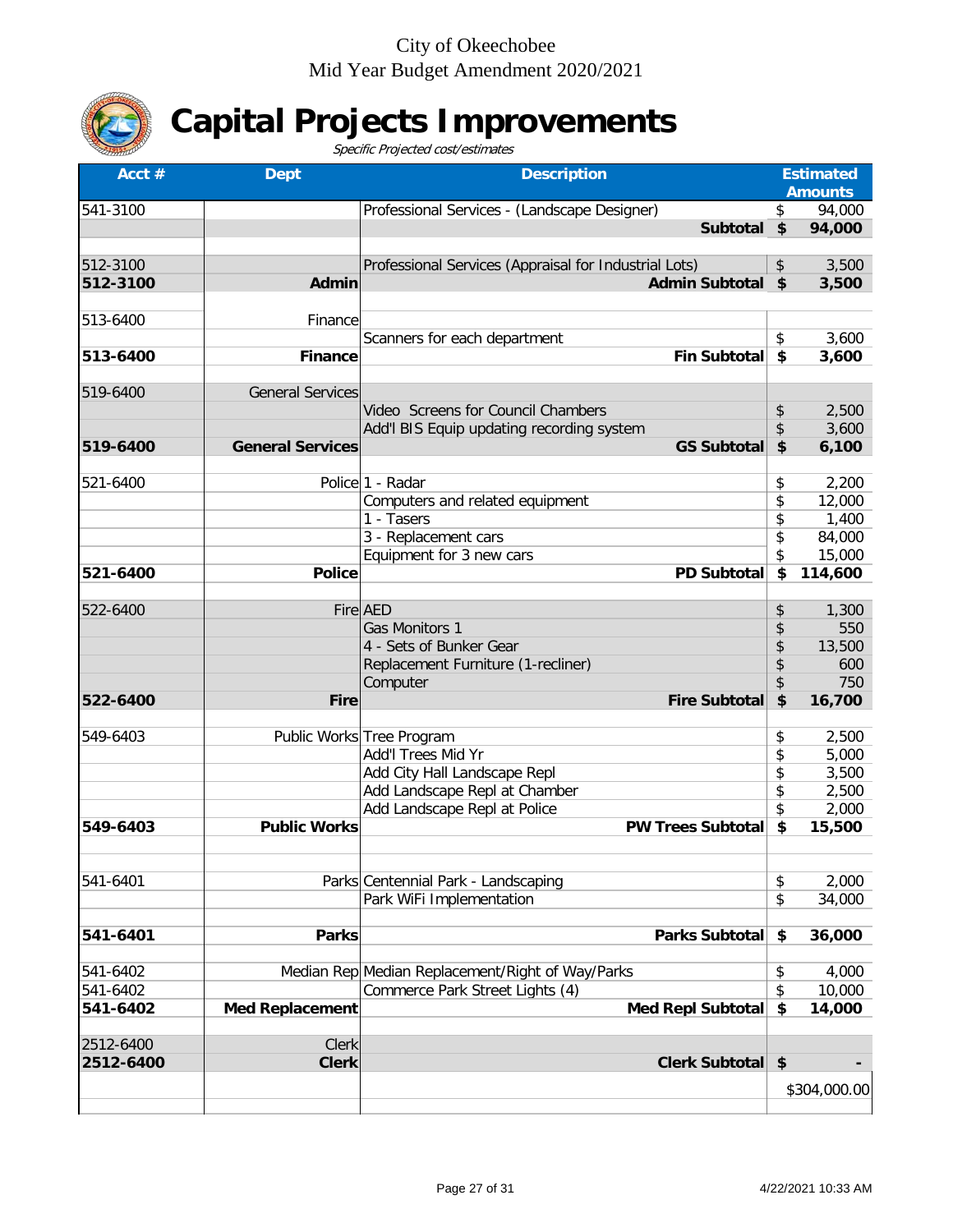# THIS PAGE INTENTIONALLY LEFT BLANK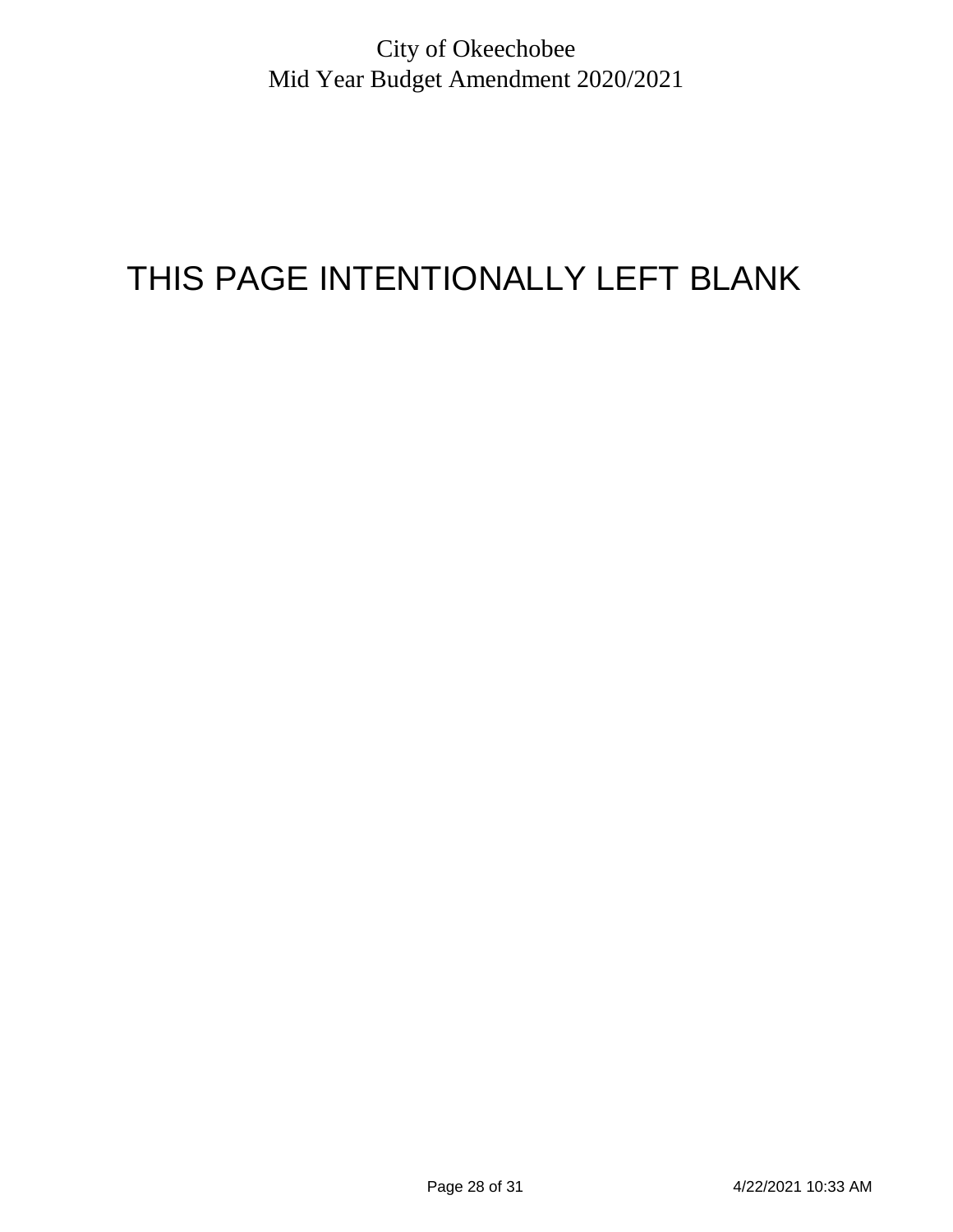### City of Okeechobee Mid Year Budget Amendment 2020/2021 **Other Grants**

#### **RECAPITULATION - REVENUE & EXPENSES**

|                                    | 2020/2021     |               | 2020/2021     |  |  |  |                 |
|------------------------------------|---------------|---------------|---------------|--|--|--|-----------------|
|                                    | <b>BUDGET</b> |               |               |  |  |  | <b>Mid Year</b> |
| <b>IF/Y BEGINNING FUND BALANCE</b> | ۰D            | 260,000       | \$<br>260,000 |  |  |  |                 |
| <b>IREVENHES</b>                   |               | <b>BUDGET</b> |               |  |  |  |                 |

| IREVENUES    |                                     |               |      |         |
|--------------|-------------------------------------|---------------|------|---------|
| 302-331.3903 | <b>TMDL Grant</b>                   |               |      |         |
| 302-331-3904 | Stormwater Drainage Grant           | \$<br>300,000 | - \$ | 300,000 |
| 302-331.3905 | Section 319 Grant                   |               |      |         |
| 302-361.1000 | <b>Interest Earnings</b>            |               |      |         |
| 302-381.0000 | TRANSFER IN -CAPITAL ASSIGNED FUNDS | \$            |      |         |
| 302-381.0000 | TRANSFER IN -CAPITAL FUND RESERVES  | \$            | S    |         |
|              | <b>TOTAL REVENUES</b> \$            | 300.000       |      | 300.000 |

| <b>EXPENDITURES</b> |                                      |               |               |
|---------------------|--------------------------------------|---------------|---------------|
| 302-2552.3100       | PROFESSIONAL SERVICES                |               |               |
| 302-2552.3200       | <b>ADMINISTRATIVE SERVICES</b>       |               |               |
| 302-2552.4609       | <b>TEMPORARY RELOCATION</b>          |               |               |
| 302-2552.4609       | <b>HOUSING REHAB DEMO/REPL/RELOC</b> |               |               |
| 302-2552.4909       | <b>MISCELLANEOUS</b>                 |               |               |
| 302-2000-4909       | MISCELLANEOUS - BANKING EXP          |               |               |
| 302-2752.3100       | PROFESSIONAL SERVICES                | \$<br>35,000  | \$<br>35,000  |
| 302-2752.3200       | <b>ADMINISTRATIVE SERVICES</b>       | \$<br>13,500  | \$<br>13,500  |
| 302-2752.4909       | <b>MISCELLANEOUS</b>                 | \$<br>1,500   | \$<br>1,500   |
| 302-2752.4609       | STREET IMPROVEMENTS/ADDITIONS        |               |               |
| 302-2752.6300       | <b>INFRASTRUCTURE IMPROVEMENTS</b>   | \$            | \$            |
| 302-2752-6400       | Park and Canal Improvements          | \$<br>370,000 | \$<br>370,000 |
|                     | <b>TOTAL EXPENSES</b>                | \$<br>420,000 | \$<br>420,000 |
|                     |                                      |               |               |

| Return General Fund Loan |  |
|--------------------------|--|
|                          |  |

**F/Y ENDING FUND BALANCE** <br> **S** 140,000 \$ 140,000

DUE TO GENERAL FUND

Grant project related to: Taylor Creek SE 4th Street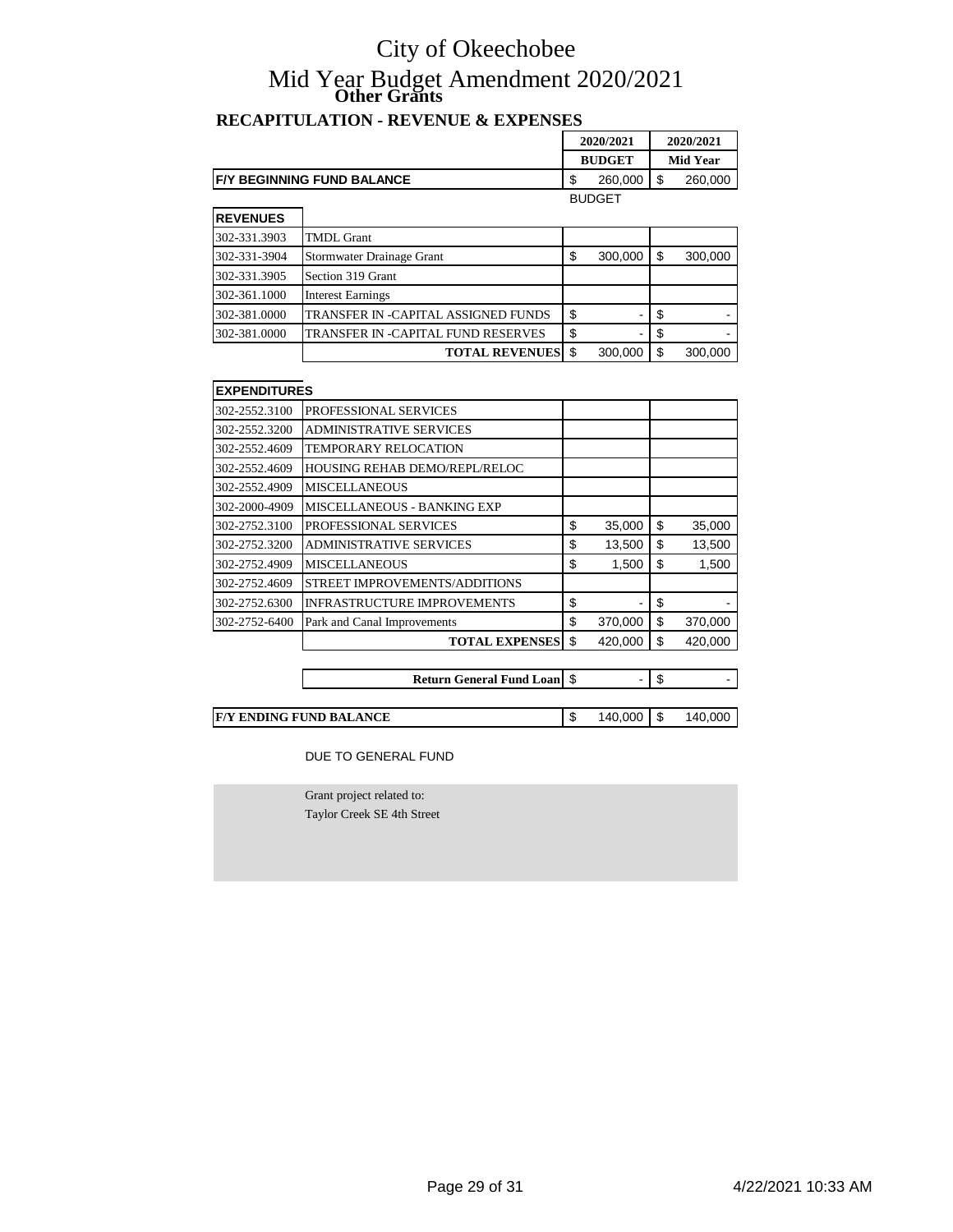### City of Okeechobee Mid Year Budget Amendment 2020/2021 **Appropriations Grant**

#### **RECAPITULATION - REVENUE & EXPENSES**

|                                    | 2020/2021     |     |                 | 2020/2021 |
|------------------------------------|---------------|-----|-----------------|-----------|
|                                    | <b>BUDGET</b> |     | <b>Mid Year</b> |           |
| <b>IF/Y BEGINNING FUND BALANCE</b> | w             | 593 | мD              | 593       |

| <b>REVENUES</b> |                                    |         |         |
|-----------------|------------------------------------|---------|---------|
|                 |                                    |         |         |
| 307-334.3900    | <b>Appropriation Funds</b>         | 209,000 | 209,000 |
| 307-361.1000    | <b>Interest Earnings</b>           | ۰       |         |
| 307-381.0000    | TRANSFER IN -CAPITAL FUND RESERVES |         |         |
|                 | <b>TOTAL REVENUES</b> \$           | 209,000 | 209,000 |

| <b>EXPENDITURES</b> |                                            |   |         |         |
|---------------------|--------------------------------------------|---|---------|---------|
|                     |                                            |   |         |         |
| 307-559.3100        | PROFESSIONAL SERVICES-Engineering Services |   |         |         |
| 307-559.3102        | PROFESSIONAL SERVICES-Grant Admin          | S |         |         |
| 307-559.4909        | <b>ADMINISTRATIVE SERVICES</b>             | S | -       |         |
| 307-559.6300        | STREET IMPROVEMENTS/ADDITIONS              | S | 209.000 | 209.000 |
|                     |                                            |   |         |         |
|                     | <b>TOTAL EXPENSES</b>                      |   | 209,000 | 209,000 |

|  | <b>BALANCE</b><br>F/<br>NDINC.<br><b>FIND RAL</b><br>$\cdot$ | c<br>۰D | - - - | - 40 | 595 |
|--|--------------------------------------------------------------|---------|-------|------|-----|
|--|--------------------------------------------------------------|---------|-------|------|-----|

DUE TO GENERAL FUND \$ - \$

Grant Project related to: Taylor Creek SE 8th